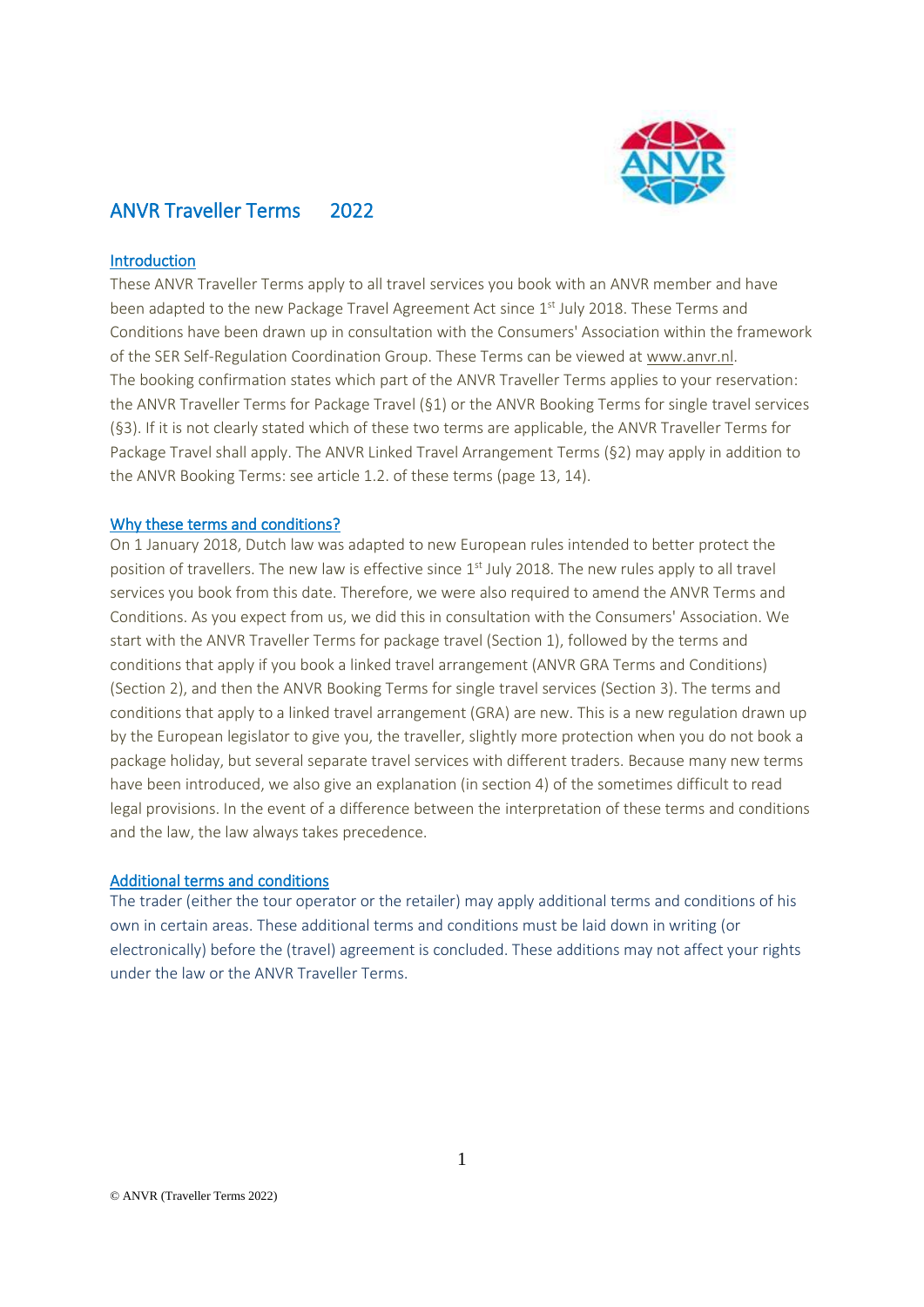# Section 1 The ANVR Traveller Terms for Package Travel

### Table of contents

- Article 1. Introduction
- Article 2. Information provided by the travel organiser
- Article 3. Information provided by you
- Article 4. Confirmation/Withdrawal by the travel organiser
- Article 5. Changes made by the travel organiser
- Article 6. Help and Assistance
- Article 7. Performance of the agreement and liability of the travel organiser
- Article 8. Your rights
- Article 9. If you want to cancel
- Article 10. Payment
- Article 11. Your further obligations
- Article 12. Complaints
- Article 13. Disputes
- Article 14. Compliance guarantee

## Article 1 Introduction

- 1.1. These traveller terms are applicable to package travel agreements, which the organiser enters into with you, as a traveller.
- 1.2. These traveller terms can also be declared applicable to single travel services, such as accommodation, car rental and shuttle bus journeys. The organiser shall explicitly state this in the offer, in such cases.
- 1.3. As a traveller you are entitled to cancel the travel agreement without having to provide a reason within 24 hours of its conclusion, unless this right is excluded in the offer by use of the term: *definitive booking*. The term traveller in this context refers exclusively to the main booker/booking party. You do not have a right of withdrawal in the event that the travel agreement is entered into within 8 weeks prior to departure, nor in the case of "cruise travel".
- 1.4. Working days: Monday to Friday from 9 a.m. to 5.30 p.m. and Saturday from 10 a.m. to 4 p.m., with the exception of public holidays recognised in the Netherlands, unless the trader expressly states otherwise.

Weekend: time between Friday 5.30 p.m. and Sunday evening midnight.

### Article 2 Information provided by the organiser

- 2.1. The organiser or, on behalf of the organiser, the retailer, has provided you with the standard information required by law and the main characteristics of the travel services prior to the conclusion of this agreement.
- 2.2. The organiser may subject the conclusion of a travel agreement to the condition that you take out travel insurance, and may also request proof of such insurance.

Please note: 'The Key rights [under Directive](https://www.anvr.nl/DownloadItem/Key_Rights_Package_Travel.pdf) (EU) [2015/2302](https://www.anvr.nl/DownloadItem/Key_Rights_Package_Travel.pdf)', which are also applicable and included in these Traveller Terms for Package Travel, can also be read on page 12 & 13 so the traveller can take notice of these rights before booking.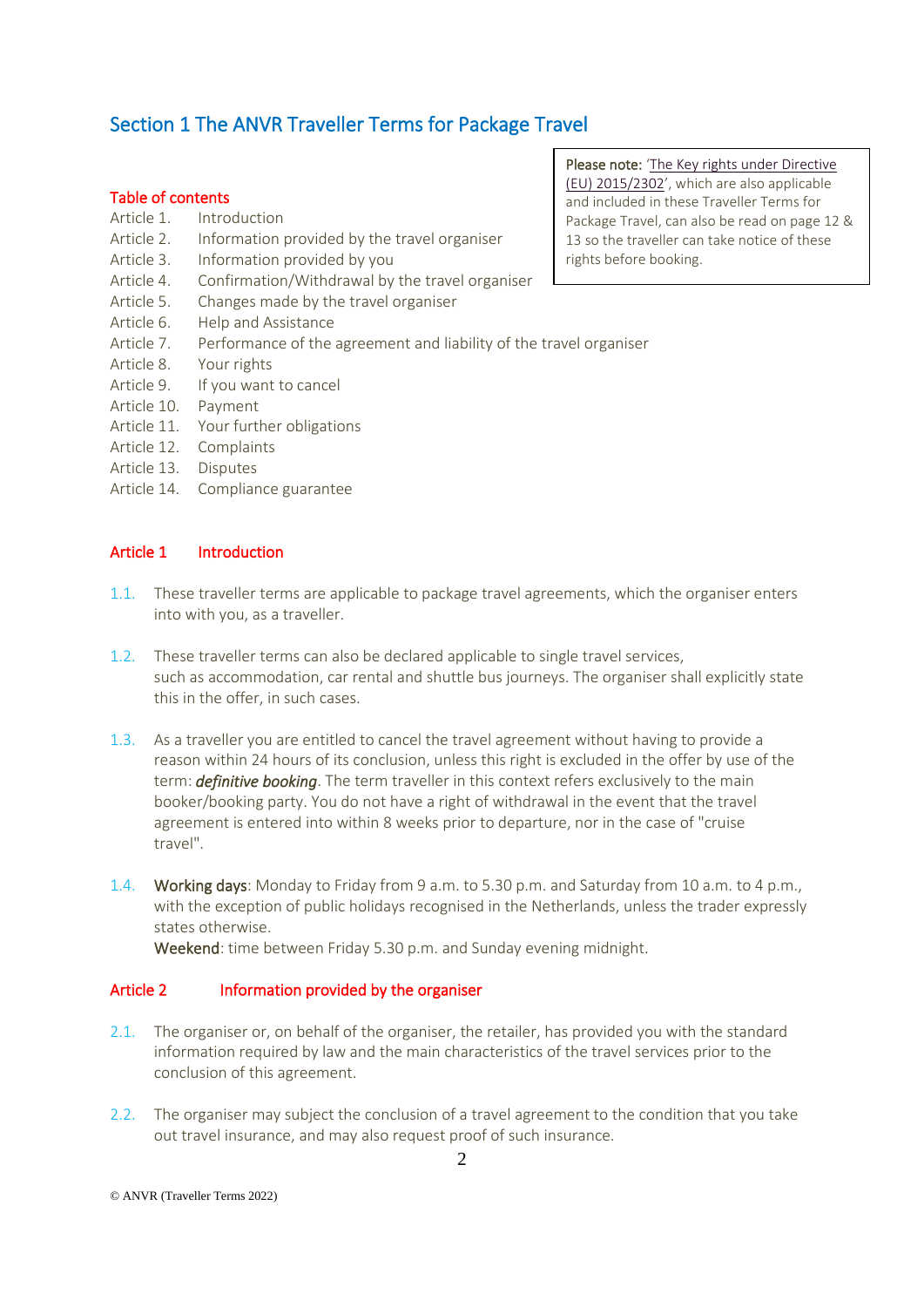- 2.3 The organiser accepts no responsibility for general information in photos, leaflets, advertisements, websites and other information carriers, if these have been drawn up or published by third parties.
- 2.4 If the offer of the organiser is available online, the details stated in this offer shall form part of the agreement, unless otherwise specified in the offer. An organiser's online offer can change quickly. If you want to be able to prove at a later stage what the offer exactly entailed, make a printout of the screen (print screen) that shows the offer of the organiser.
- 2.5 Without prejudice to the above, you shall remain responsible for obtaining additional information on passports, visa requirements and any health-related formalities (including about vaccinations) from the relevant authorities, and you must also ascertain in good time before departure whether or not the information previously obtained has changed.
- 2.6 In the case of air travel, the travel organiser will inform you of the identity of the airline providing the transport as soon as it is known to the organiser. The definitive departure and arrival times for transport components will be stated in the travel documents.

## Article 3 Information to be provided by you

- 3.1. You must provide all information regarding yourself and the travellers for which you have made a booking that could be of importance in the conclusion or performance of the agreement in good time, before the agreement is entered into. This shall in any event include your mobile telephone number(s) and email address(es).
- 3.2. You must indicate any details regarding your own physical and mental condition, and regarding the capacity or composition of the party you have made a booking for, which could be of importance to the proper performance of the travel package.
- 3.3. If you fail to comply with your obligations to provide information, this may result in the organiser or someone on his behalf excluding said traveller(s) from (further) participation in the travel package. In such cases, all associated costs will be charged to you.
- 3.4. You may ask the organiser to change the travel offer for medical reasons and other reasons. The organiser shall inform you of any related costs. The organiser is not required to meet such a request. If the organiser decides to do so, you must pay the costs associated with the change.

### Article 4 Confirmation/Withdrawal by the travel organiser

- 4.1. The agreement is concluded as a result of your acceptance of the offer of the organiser, including the terms and conditions declared applicable and receipt of the statutory information. Upon or immediately after conclusion of the agreement, you will receive a confirmation, and/or an invoice.
- 4.2. In the case of package travel agreements concluded by telephone, you are only bound by the agreement after the organiser has confirmed the travel package. This confirmation should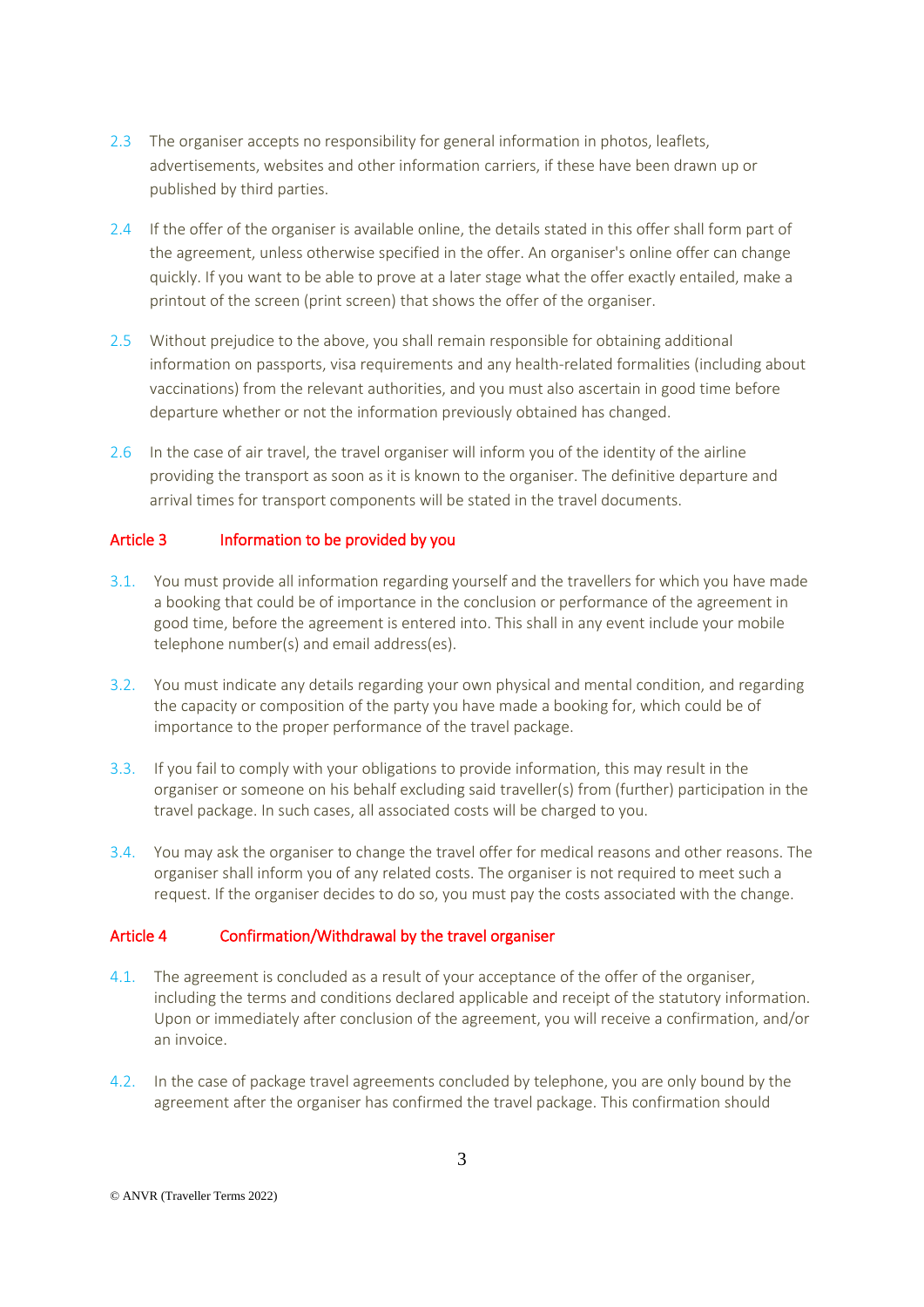preferably be made in writing (including by email). If you make a (down) payment, it will in any case serve as proof that you have accepted the organiser's offer.

- 4.3. The organiser is entitled to terminate the travel agreement in writing within the period stated in the offer in the event that the number of participants is smaller than the required minimum number of participants made known prior to the booking. The organiser shall inform you of this at the latest:
	- 20 days prior to departure for travel packages of more than six (6) days;
	- 7 days prior to departure for travel packages of two (2) to six (6) days;
	- 48 hours prior to departure for travel packages of less than two (2) days.

If you have made any (down) payments, the organiser will refund the payments within the period stated in article 4.5.

- 4.4. The offer of the organiser is free of obligation. Where necessary, the organiser may withdraw the offer, including after you have accepted the offer and after confirmation by the travel organiser. The withdrawal must take place as quickly as possible, in any event within 24 hours (travel packages in Europe and the Mediterranean Sea countries) or within 48 hours (travel packages to other destinations) after the date of acceptance, giving reasons. If you accept the offer over the weekend, the deadline for withdrawal by the organiser starts at midnight on Sunday evening, unless it is followed by a generally recognised public holiday, in which case the withdrawal period starts at midnight on the last public holiday.
- 4.5. In all cases where you are entitled to a refund of payments already made by you, the organiser shall do so without delay, but in any case within 14 days after the right to a refund has arisen.
- 4.6. Manifest errors and/or mistakes shall not be binding on the organiser. Such errors and mistakes are errors and mistakes that are or should be recognisable as such at first sight from the point of view of the average traveller.

### Article 5 Changes made by the organiser

- 5.1. The organiser has the right to change the travel agreement if it concerns minor changes and if he has informed you in a clear, understandable and prominent manner and in good time. You may not reject this change.
- 5.2. If the organiser is obliged to make a substantial change before the start of travel, he shall inform you in a clear and comprehensible manner and ask you whether you wish to accept the proposed changes or cancel the travel agreement free of charge. If the changes imply a reduction in the quality or cost of the travel package, the organiser shall at the same time make an appropriate proposal to reduce the price of the package. Significant changes are understood to mean changes in the main characteristics of the travel services within the meaning of Article 2.1.
- 5.3. For travel packages commencing 14 days or later after notification of the change as referred to in the previous paragraph, you must inform the organiser of your decision no later than 48 hours after receipt of the notification. For travel packages commencing within 14 days after notification, you must inform the organiser of your decision without delay and in any case within 24 hours. If you fail to communicate your decision within the set period, you will be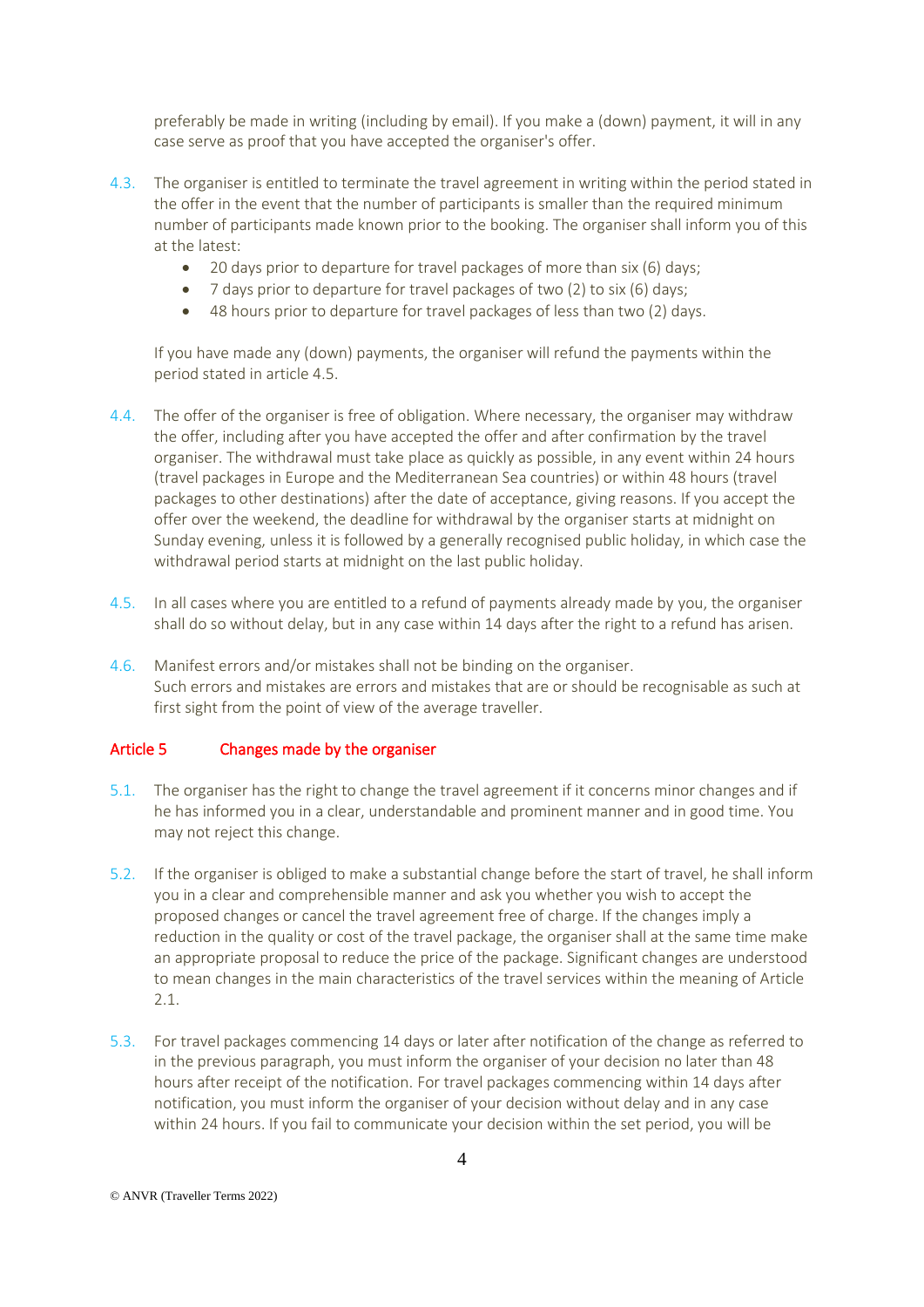deemed to have accepted the changes.

- 5.4. Up to twenty days before commencement of the travel package, the travel organiser may increase the travel sum by no more than 8%, but only if that is due to:
	- an increase in fuel costs or;
	- an increase in the cost price of other energy sources or;
	- an increase in taxes or:
	- an increase in fees for travel services included in the agreement, charged by third parties not directly involved in its implementation, including tourist taxes, landing fees and departure or arrival taxes at ports and/or airports.

The organiser may include in its additional terms and conditions that it reserves this right to increase the price even in the event of an increase in the exchange rates which are relevant to the travel package.

You are entitled to a price reduction less the administrative costs actually incurred if, for the same reasons, the costs as described in this article decrease.

- 5.5. If the organiser increases the travel sum by more than 8% within the limits of Article 5.4, you shall have the right to reject this increase and the right to terminate the travel agreement free of charge. In that case, Articles 5.2 and 5.3 shall apply.
- 5.6. By way of derogation from Article 5.4, the organiser shall no longer change the travel sum from the date on which the full travel sum must have been paid in accordance with the terms and conditions of the organiser and you have actually paid the travel sum.
- 5.7. If you do not accept the changes and the organiser cannot offer you an alternative travel package or if you do not accept this, the organiser shall refund all amounts paid by you without delay and in any case within 14 days of cancellation. If you accept the alternative offer, you are entitled to an appropriate price reduction.

## Article 6 Help and assistance

- 6.1. The organiser shall offer help and assistance if you experience difficulties. This also applies to unavoidable and exceptional circumstances as a result of which the travel package does not proceed in accordance with the expectations you could reasonably have on the grounds of the agreement. This assistance shall consist of adequate information on medical services, local authorities, consular assistance and support in using communication and finding alternatives. The party responsible for the circumstances giving rise to such help and assistance shall bear the costs thereof.
- 6.2. In the event that these difficulties are the result of intent or negligence on your part, the costs incurred by the organiser shall also be borne by you. These costs shall not exceed the costs actually incurred by the organiser and any third parties it has engaged.
- 6.3. If transport forms part of the travel package and your return cannot be arranged for on the agreed date due to force majeure, you shall be entitled to a maximum of three (3) free nights in equivalent accommodation, if possible. This limitation of 3 nights shall not apply to disabled persons and their companions, pregnant women, unaccompanied minors and persons in need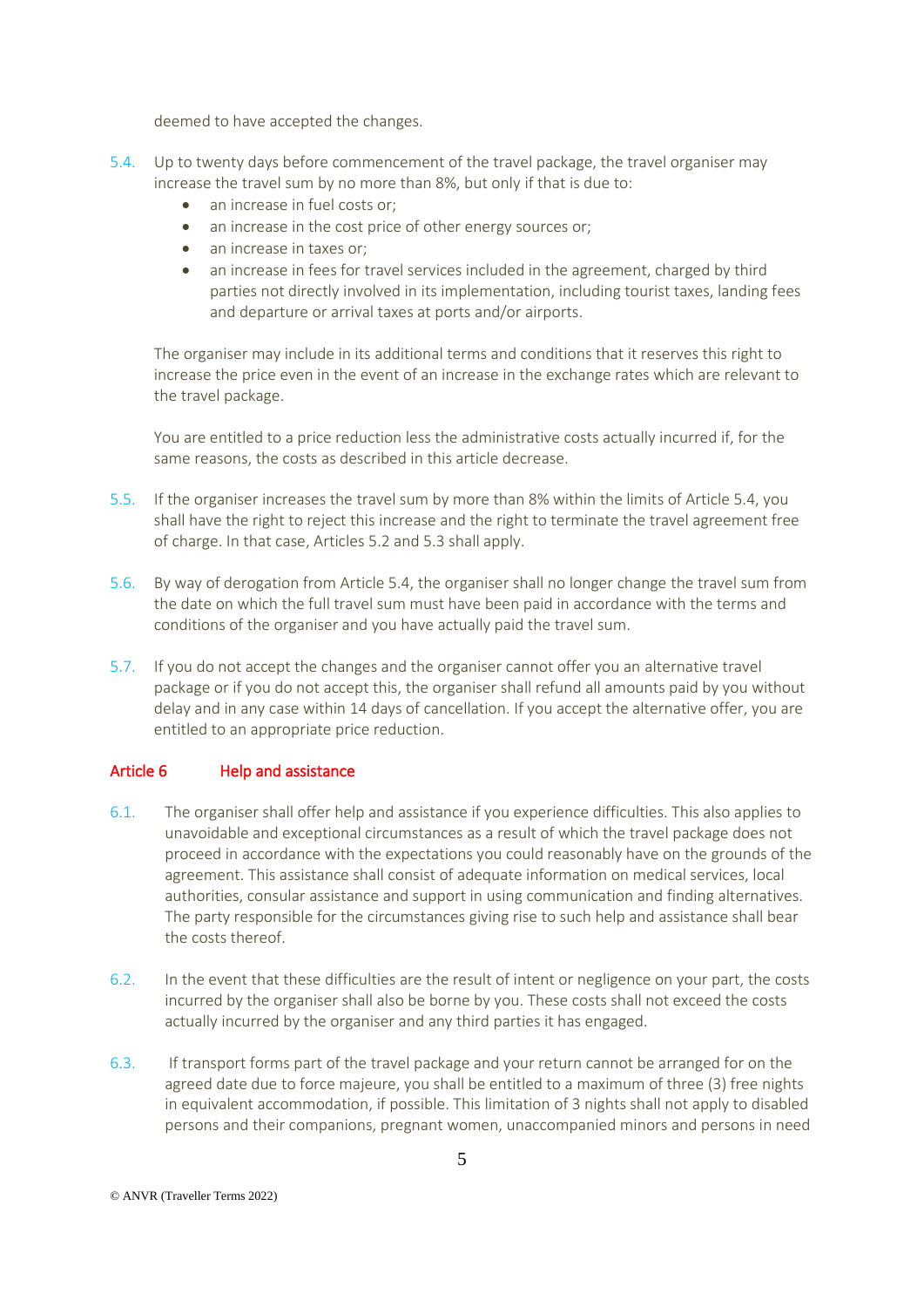of specific medical assistance, provided that they have informed the organiser of these special circumstances at least 48 hours before commencement of the travel package.

### Article 7 Performance of the agreement and liability organiser

- 7.1. The organiser is responsible for the performance of the travel agreement in accordance with the expectations that you may reasonably have on the grounds of the agreement. If a certain part cannot be performed in accordance with the agreements and you have immediately informed the organiser thereof, the organiser shall ensure that the agreement is performed in accordance with the agreements. This unless it is impossible or involves such high costs that you cannot reasonably require the organiser to do so.
- 7.2. Where a significant proportion of the services cannot be provided, the organiser shall ensure that suitable alternatives of at least equivalent quality are available free of charge. During the period that the travel agreement is not performed in accordance with what you may reasonably expect on the grounds of the agreement, and also if the alternatives offered are of lower quality, the organiser shall offer an appropriate price reduction.
- 7.3. You have the right to reject the proposed alternatives if they are not comparable with what has been agreed in the travel agreement. If the alternative offered is of inferior quality, you may reject it if the price reduction offered is insufficient.
- 7.4. In assessing the alternative and/or the price reduction offered, account shall be taken of objective criteria which are apparent from the alternative offer. This shall include the following circumstances:
	- The location of the accommodation at the destination;
	- The nature and class of the accommodation;
	- Any other facilities the accommodation offers.

This assessment will also take into account:

- The composition of the travel group;
- The characteristics of the traveller(s) known to and confirmed by the organiser, including the personal circumstances reported by the traveller and accepted and recorded by the organiser;
- 7.5. You may remedy a shortcoming and are entitled to reimbursement of necessary expenses incurred in this respect, if:

a. You have informed the organiser in good time that the travel package will not be performed in accordance with the expectations you may reasonably have and the organiser does not remedy this shortcoming within a reasonable period set by you, or if the organiser indicates that he is unable to remedy the shortcoming;

b. The shortcoming must be remedied immediately.

7.6. If the shortcoming has significant consequences for the performance of the travel package and the organiser has not remedied it within a reasonable period of time, you may terminate the agreement free of charge. In that case, you are entitled to compensation and/or a price reduction. This is without prejudice to your right, if transport is included in the travel package, to repatriation free of charge with an equivalent transport service.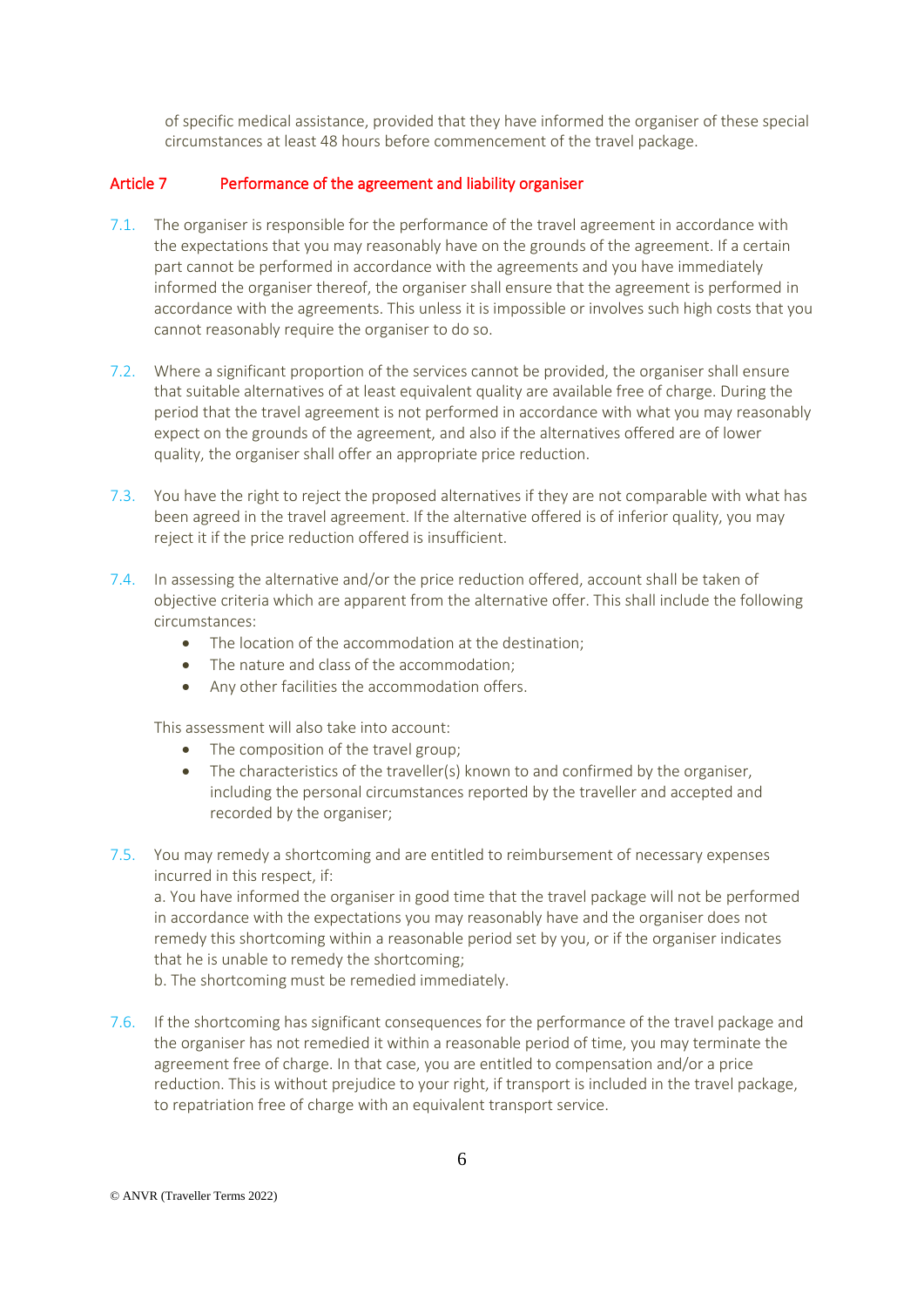- 7.7. The liability of the organiser for loss suffered by you shall be limited to three times the travel sum unless there is intent or deliberate recklessness on the part of the travel organiser. The organiser may not exclude or limit his/her liability for loss arising from injury to the traveller.
- 7.8. The organiser shall not be liable for the failure in the performance of an obligation if it is attributable to you, a consequence of unavoidable and extraordinary circumstances or attributable to a third party not engaged by the organiser in the performance of the travel services.
- 7.9. Where a service covered by the travel agreement is subject to a treaty or an EU Regulation, the organiser may invoke an exclusion or limitation of liability granted or allowed to a service provider as such under that treaty or Regulation. In the event of cumulation of compensation or price reduction within the meaning of this article, the organiser may offset the compensation against each other.

### Article 8 Your rights

### 8.1. Substitution

- 8.1.1. You may request that the organiser replace you with another person. This is subject to the following conditions:
	- The other person complies with all the conditions to which the agreement is subject; and
	- You shall submit the request no later than 7 calendar days before departure in a manner communicated in advance by the organiser, or in good time such that the organiser can still carry out the necessary actions and formalities; and
	- The terms and conditions of the service providers involved in the performance do not preclude such substitution.
- 8.1.2. The booking party, you and the person substituting you shall be jointly and severally liable vis-à-vis the travel organiser for payment of the part of the travel sum still owed, the amendment fee, surcharges and other costs resulting from the substitution.
- 8.1.3. At your request, the organiser shall make these costs transparent and, if you so request, shall provide you with documents showing these costs.

## 8.2. Travel documents

- 8.2.1. The organiser shall indicate in the confirmation the time at and manner in which the organiser will make the travel documents available to you.
- 8.2.2. If you have not received your travel documents by the time specified by the organiser, but no later than 5 working days before departure, you must immediately inform the organiser or the retailer.

### 8.3. Guarantee in the event of financial insolvency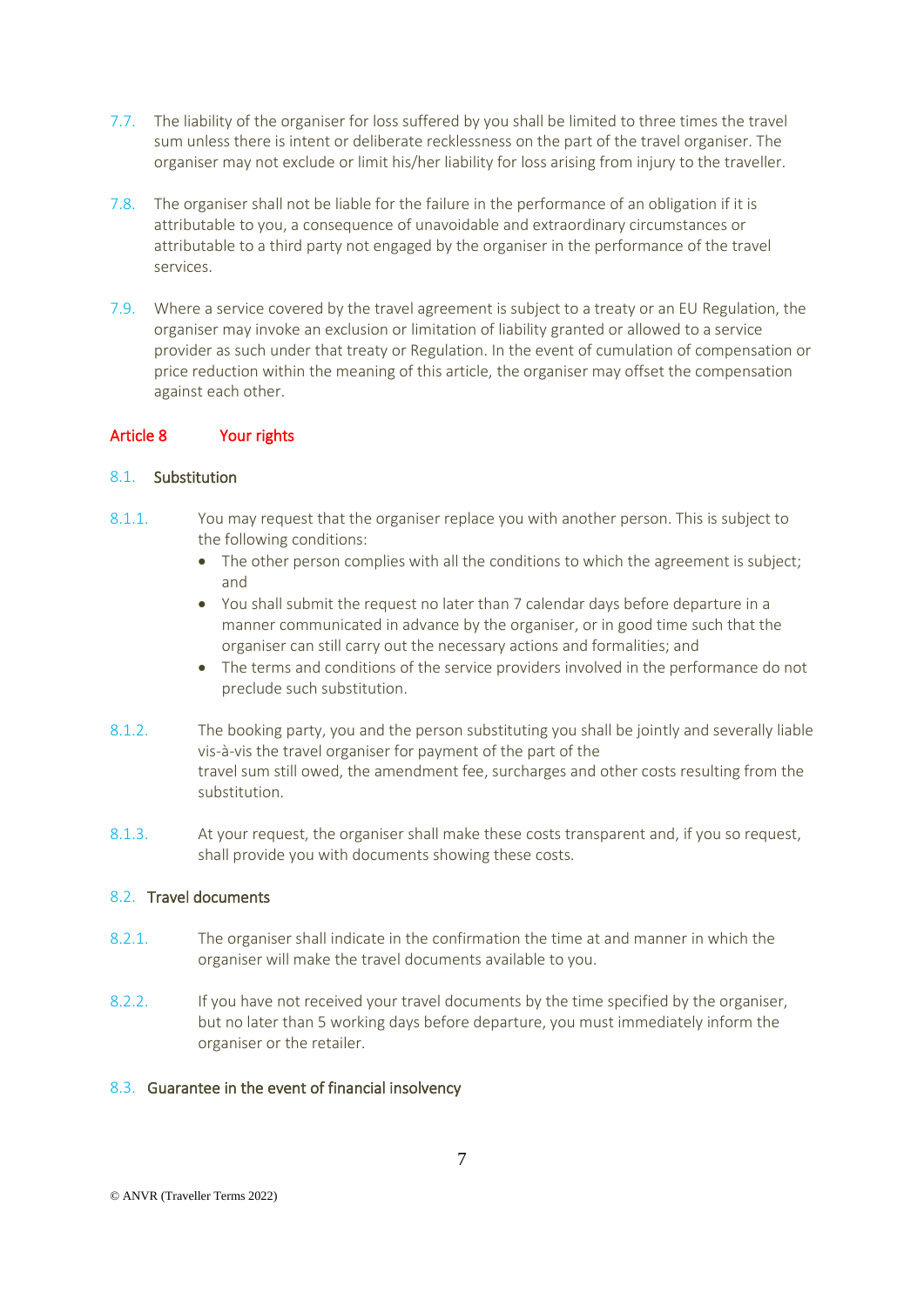- 8.3.1. If the organiser is no longer able to meet his obligations due to financial insolvency, performance of a travel package by another party or a refund of the travel sum, or if the travel package has already been partially enjoyed, a proportional part thereof, shall be guaranteed.
- 8.3.2. If the travel package includes passenger transport, this warranty also covers your repatriation. The guarantee shall in any case cover the reasonably foreseeable costs, including the financing of accommodation pending possible repatriation and the travel sum already paid in full or in part (in advance), in accordance with the guarantee conditions of the relevant guarantee fund.
- 8.3.3. The organiser shall provide this guarantee by joining SGR or any other guarantee fund approved by ANVR. Before concluding the travel agreement, the organiser shall communicate how and under what conditions it has taken care of this guarantee.

## Article 9 If you want to cancel

- 9.1. You may cancel the travel agreement before the start of the travel package. If you do this, you will be obliged to compensate the organiser for the loss he suffers as a result of the cancellation. This loss amounts to a maximum of once the travel sum.
- 9.2. Unless the organiser agrees otherwise with you, the percentages agreed below (fixed loss) based on the time of cancellation, any expected cost savings and income the organiser obtains from still selling the cancelled travel package, in addition to any reservation costs due, shall apply:
	- \* In case of cancellation up to the 42nd calendar day (exclusive) before the day of departure: the down payment, but not more than 35% of the travel sum;
	- In case of cancellation up to the 42nd calendar day (inclusive) until the 28th calendar day (exclusive) before the day of departure: 35% of the travel sum;
	- \* In case of cancellation from the 28th calendar day (inclusive) until the 21st calendar day (exclusive) before the day of departure: 40% of the travel sum;
	- In case of cancellation from the 21st calendar day (inclusive) until the 14th calendar day (exclusive) before the day of departure: 50% of the travel sum;
	- In case of cancellation from the 14th calendar day (inclusive) until the 5th calendar day (exclusive) before the day of departure: 75% of the travel sum;
	- In case of cancellation from the 5th calendar day (inclusive) before the day of departure: 90% of the travel sum;
	- In case of cancellation on the day of departure or later: the full travel sum.

In this context, the travel sum is defined as the price published by or on behalf of the organiser, excluding reservation costs, insurance premiums and the contribution to the Calamity Fund.

9.3. If you cancel the travel agreement, you will be required to pay these cancellation costs. If no fixed cancellation costs have been agreed, the organiser shall, at the request of the traveller, provide a justification of the cancellation costs charged.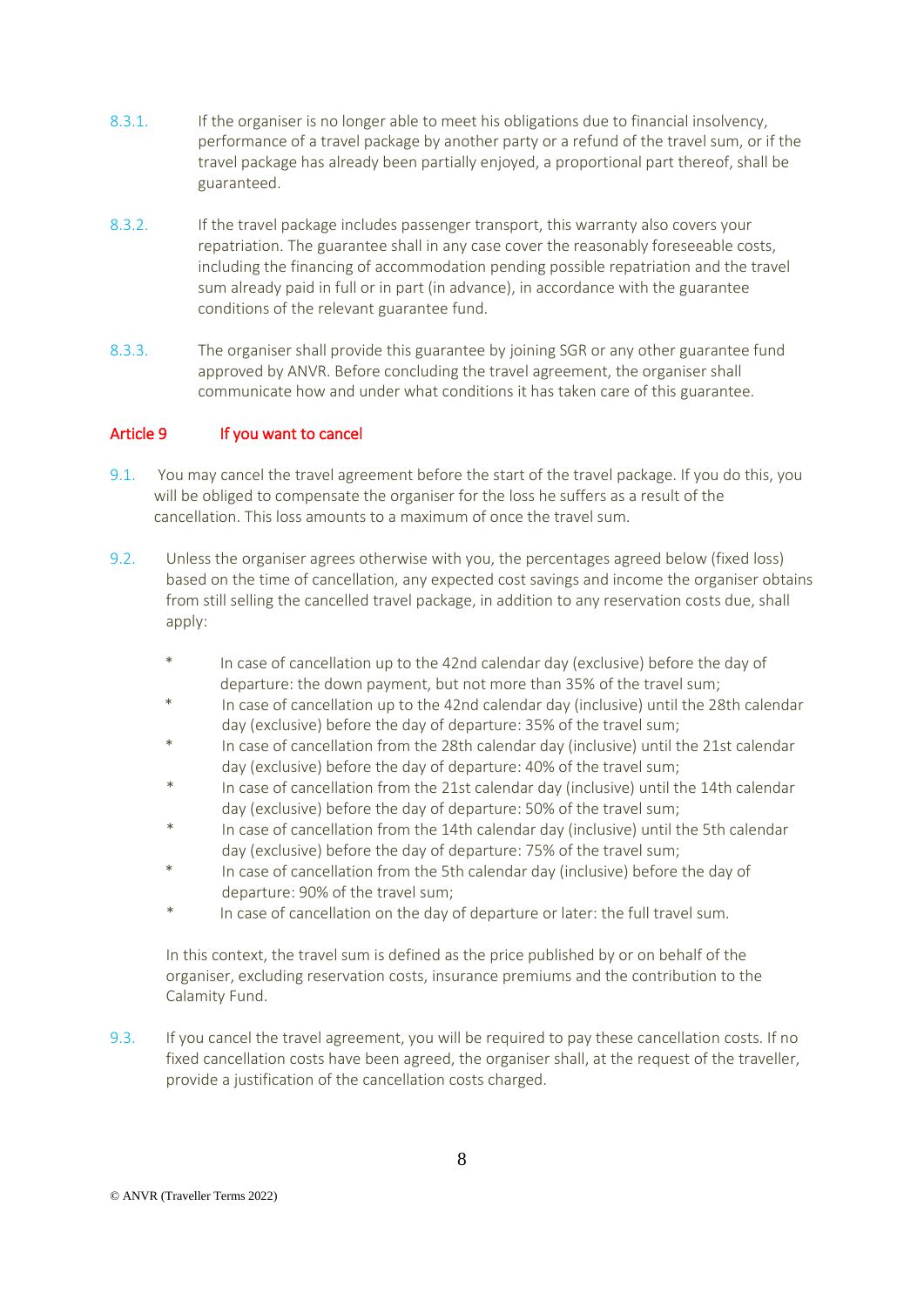- 9.4. If a travel package is composed of different parts to which different cancellation provisions apply, the specific provisions of the service provider that apply to each part shall apply. At the latest at the time of booking, the organiser shall communicate whether specific cancellation provisions apply to parts of the travel package.
- 9.5. If a traveller from a travel group cancels his share of a travel agreement for a joint stay in a hotel, apartment, holiday home or other accommodation, cancellation costs shall be due. The organiser shall calculate these costs on the basis of the provisions of the following paragraph.
- 9.6. If the size of the remaining group appears in the price table for this accommodation, the organiser shall make a proposal for an amendment to the remaining traveller(s) for the same period and in the same accommodation, appropriate to the new group size. For the traveller(s) referred to above, the travel sum shall change in accordance with the price table. The regular payment rules applied by the organiser shall apply to payment of the modified travel sum. If the modified offer is not possible or if the travellers do not accept it, the agreement for all travellers shall be cancelled and all travellers shall be charged a cancellation fee.
- 9.7. The total amount of cancellation fee and changed travel sums shall not exceed the total travel sum of the original travellers. The organiser shall deduct any surplus from the new travel sum.
- 9.8. Cancellations sent on non-working days are considered to have been received by the organiser on the next working day. Cancellations outside office hours but on a working day before opening hours are considered to be received by the organiser on this working day. Cancellations outside office hours after working hours will be deemed to have been received by the organiser on the following working day.
- 9.9. If unavoidable and exceptional circumstances occur at the destination or in the immediate vicinity, which have a significant impact on the performance of the travel package, and the travel package has not yet started, you may cancel the agreement free of charge and the organiser shall refund all prepaid monies. In this case, you shall not be entitled to compensation.
- 9.10. For travel packages to an area for which a calamity has been established by the Calamity Committee of the Calamity Fund, it is assumed that a situation exists as described in the previous paragraph. In that case, you can cancel your booking free of charge from three (3) calendar days before departure or change your booking, if possible and you wish to do so.

## Article 10 Payment

- 10.1. Before concluding the travel agreement, you will receive information from the organiser as to when the travel sum must have been paid (in full). The organiser may require a deposit. He shall communicate the amount of the deposit before or at the time of conclusion of the travel agreement. If you have not fulfilled your financial obligations at the time specified by the organiser, you will be in default by operation of law.
- 10.2. In you are in default, you will be issued with a payment demand by or on behalf of the organiser, and will be given a period of 14 days during which still to meet your obligations. Please be aware that If payment has still not been made by that time, the agreement will be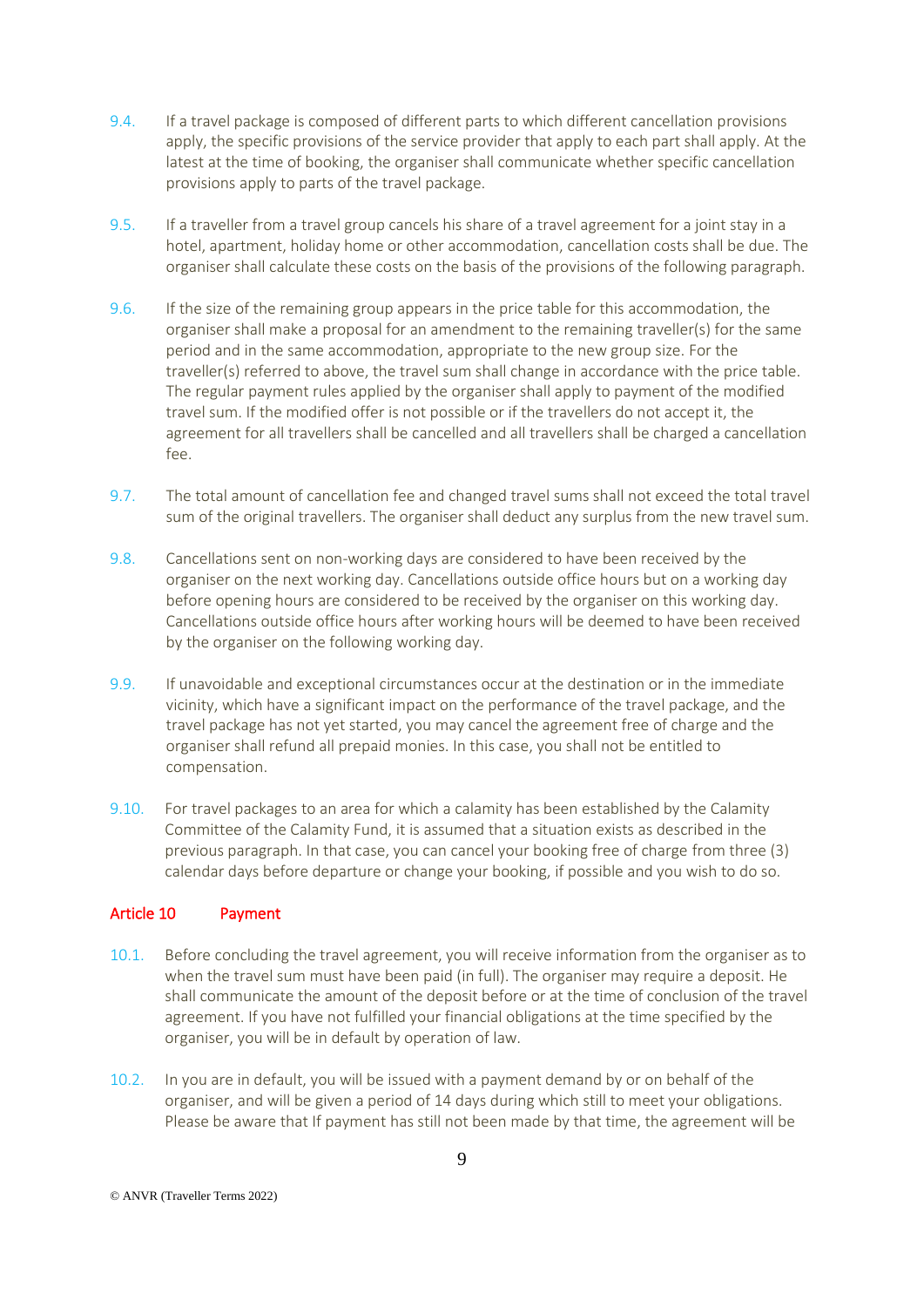deemed to have been cancelled as of that day. The organiser will deduct the cancellation fee from the amounts already paid. If the departure date is within these 14 days, you must pay the full travel sum at the latest 24 hours before the departure date.

- 10.3. If you have not paid on time you shall owe the statutory interest on the amount due from the date of default. After receiving a demand for payment, you shall also be required to pay the extrajudicial collection costs referred to in Article 10.4.
- 10.4. The extrajudicial costs amount to a maximum of 15% in the case of a travel sum of up to €2,500; 10% of the next €2,500; 5% of the next €5,000 and 1% of the amount above this. The travel organiser may deviate from the stated amounts and percentages in your favour.

### Article 11 Your further obligations

- 11.1. You are required to comply with all instructions issued by or on behalf of the organiser, and are liable for damage or loss caused by your actions. This is to be evaluated according to the standard of the conduct of a well-behaved traveller.
- 11.2. If you cause or may cause hindrance or nuisance to such an extent that proper performance of a travel package is or could be impeded, the organiser may exclude you from the travel package or the rest of the travel package, if you cannot reasonably expect of the travel organiser to comply with the agreement. The costs arising from this shall be borne by you.
- 11.3. You are required to avoid or limit any loss on your part as much as possible.
- 11.4. You must ascertain the exact time of departure for the return journey no later than 24 hours before the stated time of departure.

## Article 12 Complaints (procedure)

### *During the travel package*

- 12.1. Without prejudice to Article 7, you shall immediately report complaints about the performance of the agreement on site, so that a solution can be sought. In this context, you must report – in the following sequence – to:
	- 1. The appropriate service provider;
	- 2. The tour leader or, if he/she is not present or available;
	- 3. The organiser.
- 12.2. In the event that the failure is not resolved, and negatively affects the quality of the travel package, you must in any event communicate this immediately – in other words, without any attributable delay – to the organiser in the Netherlands.
- 12.3. If a failure is not resolved satisfactorily on site, the organiser shall ensure that there is a possibility to record it in the form of a complaint (complaint report).
- 12.4. The organiser shall ensure that there is information regarding the procedure to be followed on site, the contact details and availability of the persons involved.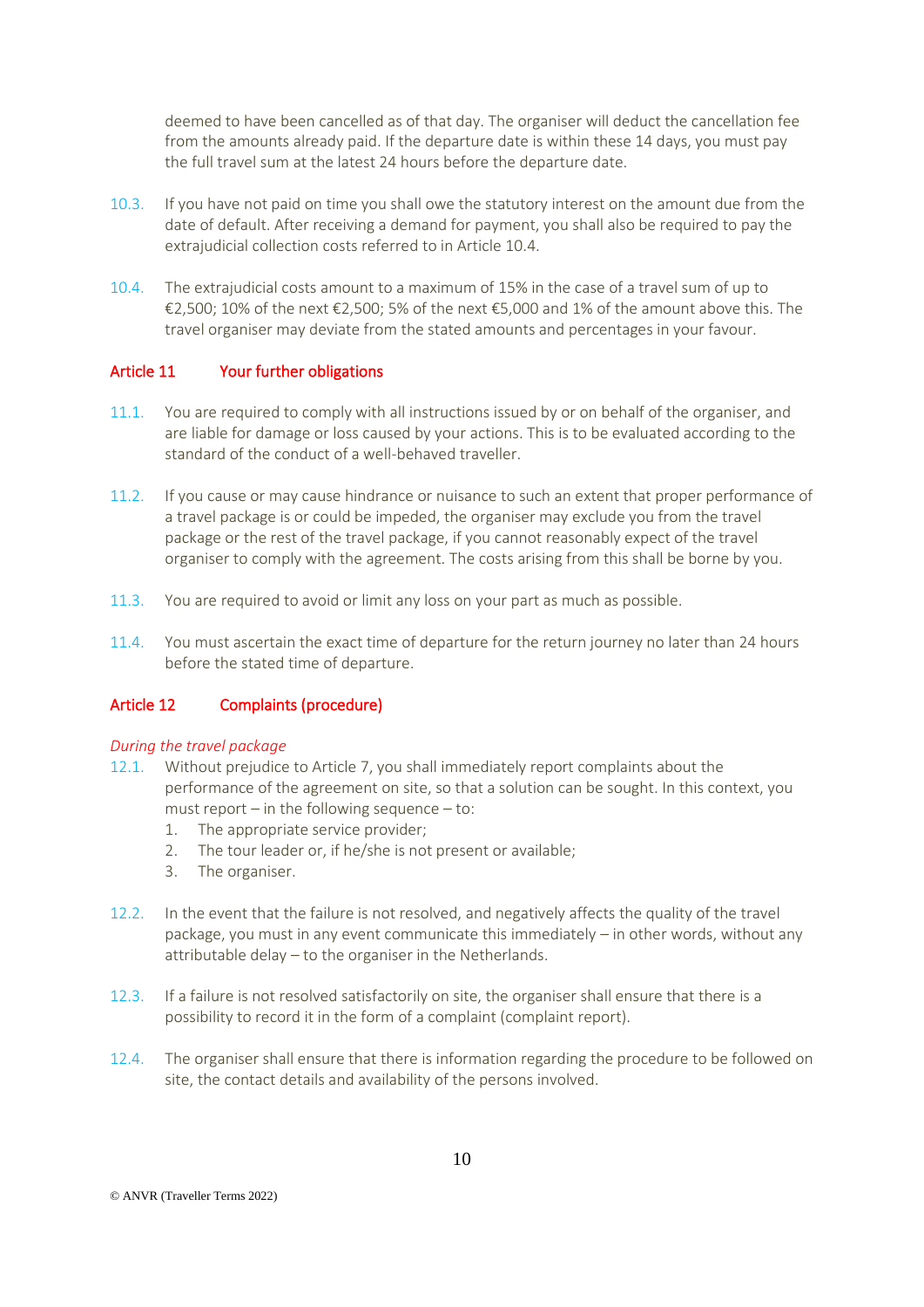12.5. In the event you fail to comply with the obligation to register a complaint in the manner indicated by the organiser, and as a result the service provider or organiser has not been given the opportunity to remedy the failure, you may lose any right to compensation (in whole or in part).

### *After the travel package*

- 12.6. If your complaint has not been resolved satisfactorily, you must submit it in the prescribed manner, within two months of the end of the travel package (or the service used), or after the original date of departure if the travel package has not taken place. You must enclose a copy of the complaint report, if available.
- 12.7. If the complaint relates to the conclusion of an agreement, it must be submitted to the booking office as quickly as possible, and in any event within two months of taking cognisance of the facts to which the complaint relates.
- 12.8. In event that you do not submit the complaint in good time, it will not be processed, unless you cannot reasonably be blamed for this.
- 12.9. The organiser shall respond to you no later than one month after receipt of the complaint.

### Article 13 Disputes

- 13.1. If your complaint is not resolved satisfactorily, you may, if you wish to do so, bring the dispute before the Geschillencommissie Reizen (Travel Disputes Committee), Postbus 90600, 2509 LP Den Haag [\(https://www.degeschillencommissie.nl/english/\)](https://www.degeschillencommissie.nl/english/), no later than twenty four (24) months after you submitted your complaint to the organiser. The Committee only processes complaints from natural persons.
- 13.2. The Disputes Committee issues rulings subject to the conditions set down in the appropriate regulations. The decision of the Disputes Committee is in the form of an advice binding on the parties. A fee is payable for the handling of a dispute.
- 13.3. All rights of claim shall lapse two years after the end of the travel package or, if the travel package did not take place, two years after the original date of departure.
- 13.4. If you do not wish to make use of the binding advice procedure referred to in the previous paragraph, you shall be entitled to put the case before the competent court.
- 13.5. The laws of Netherlands are applicable to the agreements entered into, amended or supplemented on the basis of these travel terms and conditions, unless another country's law is applicable under mandatory rules.
- 13.6. Netherlands courts are competent to hear such disputes, to the exclusion of courts in all other countries, unless another country's courts are competent under mandatory rules.

## Article 14 Compliance guarantee

14.1. The ANVR guarantees compliance with the binding recommendations of the Travel Disputes Committee by its members, unless the member brings the binding recommendation before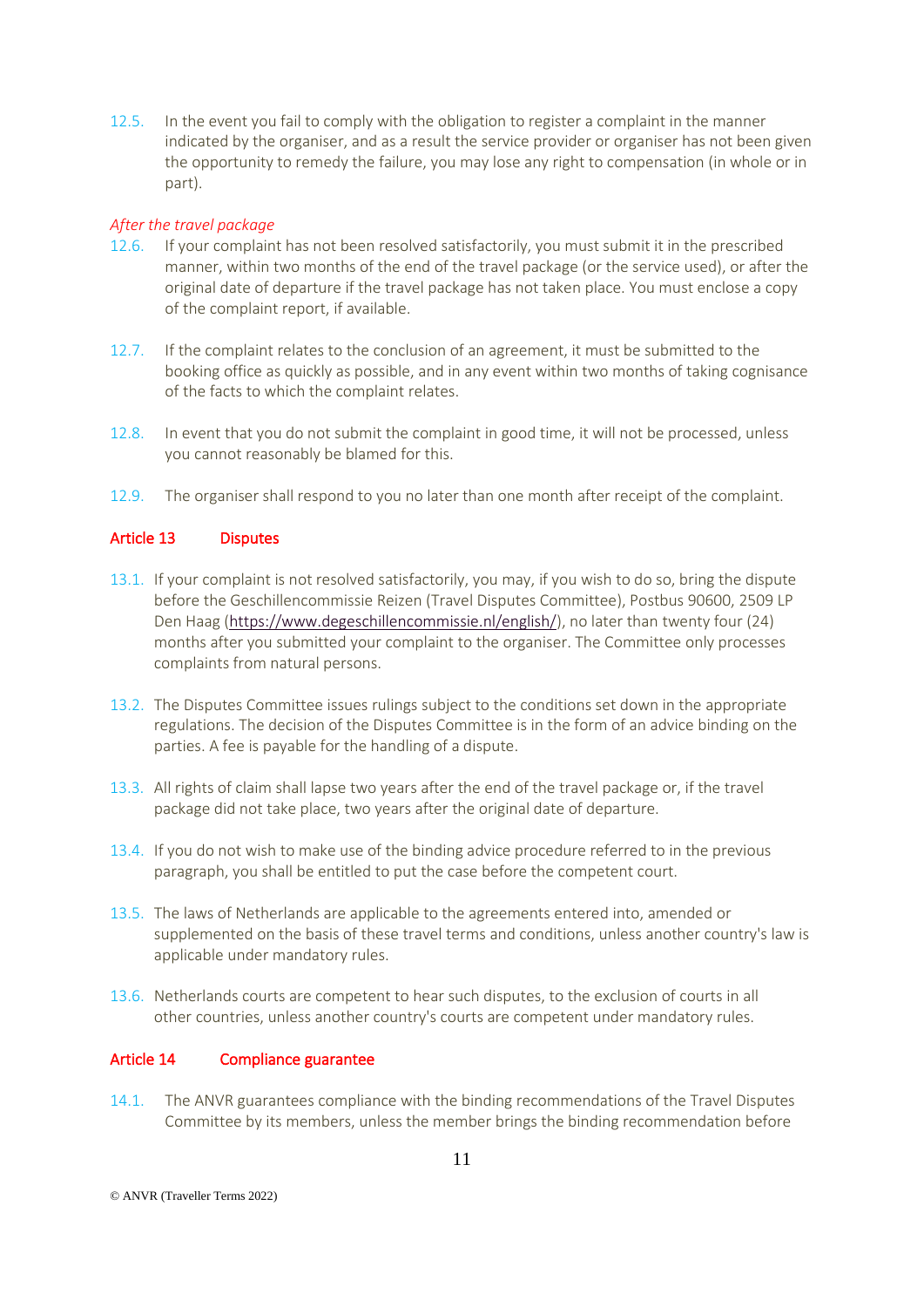the court for annulment within two months of the recommendation being sent. This guarantee revives if the binding advice has been upheld after a review by the court and the judgement that demonstrates this has become final.

- 14.2. The guarantee of the ANVR is limited to €10,000 per binding recommendation. The ANVR issues this guarantee subject to the condition that, when invoking this guarantee, you transfer (cede) your claim on the grounds of the binding recommendation up to a maximum of the amount paid to the ANVR at the same time as your invocation of the compliance guarantee is honoured.
- 14.3. The ANVR shall not provide any compliance guarantee if one of the following situations occurs before the dispute has been heard by the Travel Disputes Committee and a final decision has been pronounced:
	- the member has been granted a suspension of payments; or
	- the member has been declared bankrupt; or
	- the member's business activities have effectively been terminated.

The last-mentioned situation is determined by the date on which the business termination is registered in the Trade Register, or by an earlier date at which the ANVR can plausibly show that the business activities were effectively terminated.

14.4. Application of the compliance guarantee is subject to the requirement that you invoke it in writing to the ANVR [\(www.anvr.nl\)](http://www.anvr.nl/).

## Key rights under Directive (EU) 2015/2302

- Travellers will receive all essential information about the package before concluding the package travel contract.
- There is always at least one trader who is liable for the proper performance of all the travel services included in the contract.
- Travellers are given an emergency telephone number or details of a contact point where they can get in touch with the organiser or the travel agent.
- Travellers may transfer the package to another person, on reasonable notice and possibly subject to additional costs.
- The price of the package may only be increased if specific costs rise (for instance, fuel prices) and if expressly provided for in the contract, and in any event not later than 20 days before the start of the package. If the price increase exceeds 8 % of the price of the package, the traveller may terminate the contract. If the organiser reserves the right to a price increase, the traveller has a right to a price reduction if there is a decrease in the relevant costs.
- Travellers may terminate the contract without paying any termination fee and get a full refund of any payments if any of the essential elements of the package, other than the price, are changed significantly. If before the start of the package the trader responsible for the package cancels the package, travellers are entitled to a refund and compensation where appropriate.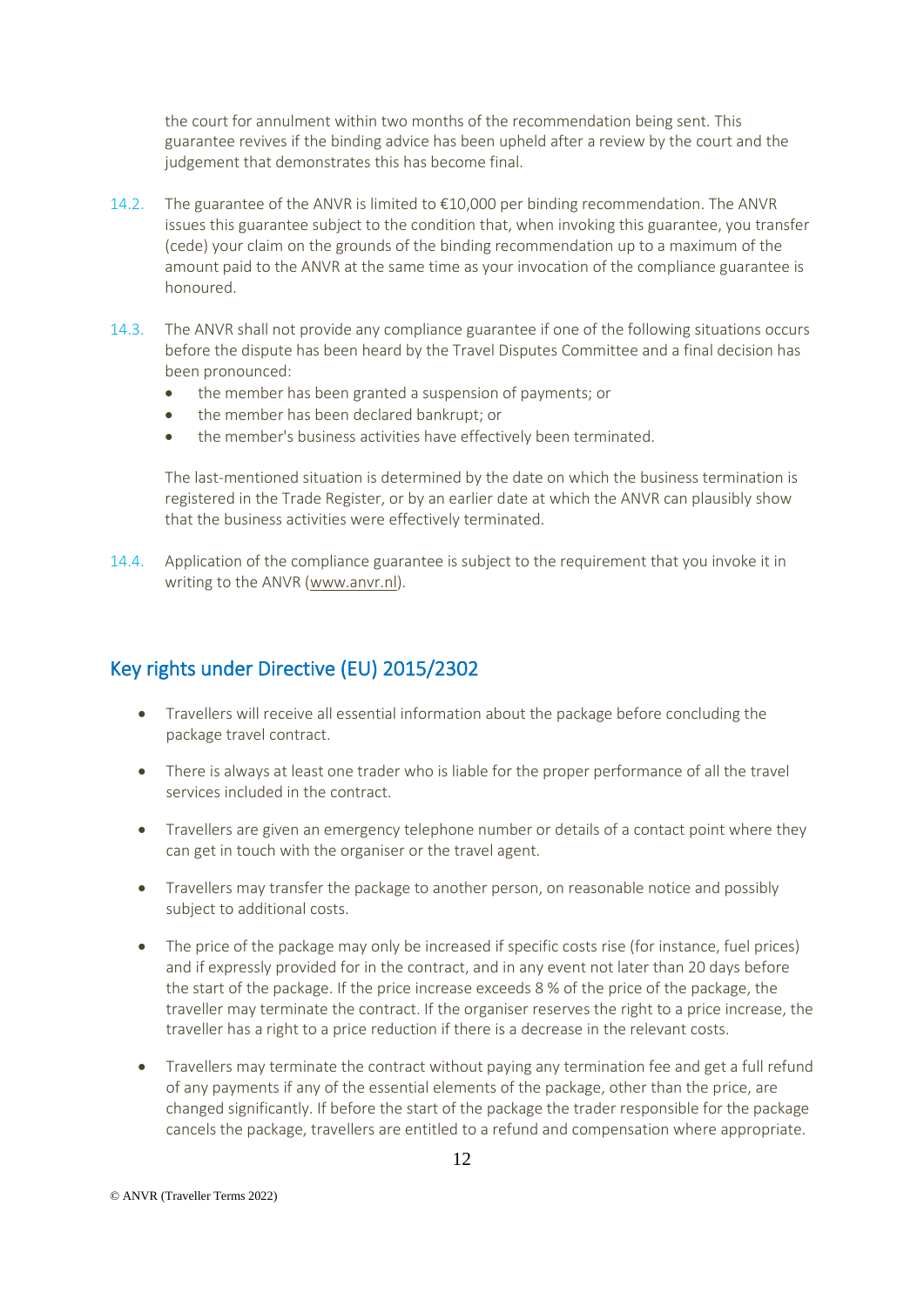- Travellers may terminate the contract without paying any termination fee before the start of the package in the event of exceptional circumstances, for instance if there are serious security problems at the destination which are likely to affect the package.
- Additionally, travellers may at any time before the start of the package terminate the contract in return for an appropriate and justifiable termination fee.
- If, after the start of the package, significant elements of the package cannot be provided as agreed, suitable alternative arrangements will have to be offered to the traveller at no extra cost. Travellers may terminate the contract without paying any termination fee, where services are not performed in accordance with the contract and this substantially affects the performance of the package and the organiser fails to remedy the problem.
- Travellers are also entitled to a price reduction and/or compensation for damages where the travel services are not performed or are improperly performed.
- The organiser has to provide assistance if the traveller is in difficulty.
- If the organiser or, in some Member States, the retailer becomes insolvent, payments will be refunded. If the organiser or, where applicable, the retailer becomes insolvent after the start of the package and if transport is included in the package, repatriation of the travellers is secured. We have taken out insolvency protection with the entity mentioned in the booking confirmation. Travellers may contact this entity where applicable.

Directive (EU) 2015/2302 as transposed into national law see: [www.anvr.nl/nationaalrecht.pdf](http://www.anvr.nl/nationaalrecht.pdf) (only in Dutch available)

# Section 2 Linked Travel Arrangement Terms and Conditions (GRA Terms and Conditions)

## Article 1 Applicability and definitions

Please note to also take notice of the '[Key rights](https://www.anvr.nl/DownloadItem/Keyrights_Linked_Travel_Arrangements.pdf) GRA', which are also applicable and included in these GRA Terms & Conditions.

- 1. In the case of a linked travel arrangement, the following agreements apply in addition to that which is included in Section 3 (Booking Terms for single travel services).
- 2. A linked travel arrangement exists where the trader mediates in the formation of two or more different agreements relating to different types of travel service, which you wish to purchase for the same holiday or the same trip and which do not constitute a travel package and: I. for which you conclude several agreements with different travel service providers whereby, during one visit to or contact with the trader, he has facilitated the separate selection and payment of the travel service; or

II. the trader facilitates the purchase of at least one additional travel service from another trader in a targeted manner, provided that you conclude the second agreement at the latest within 24 hours of the conclusion of the first agreement with the travel agent.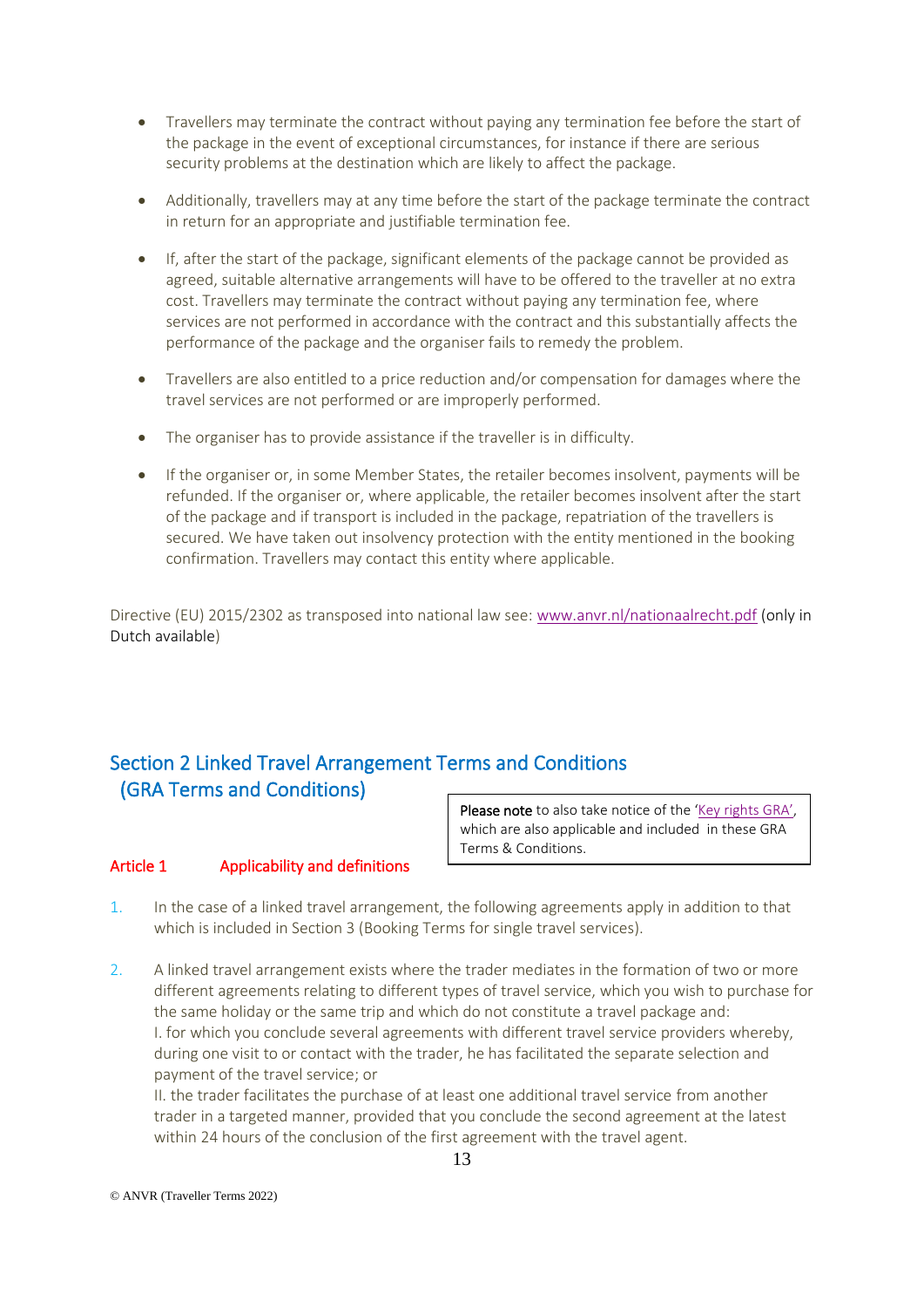3. If, despite the above, the agreement does qualify as a travel agreement, the ANVR Traveller Terms for Package travel shall apply.

## Article 2 Guarantee in the event of financial insolvency

- 1. If the trader has facilitated a linked travel arrangement and he has received the travel sum from you within that context but, due to financial insolvency, is unable to provide the travel service or is unable to continue to provide it, he shall ensure that the travel sum he has received is refunded to the traveller or, if the travel service has been partially provided, a proportionate part thereof. Where the trader is responsible for passenger transport, the measures shall also provide for repatriation, in accordance with the guarantee conditions of the relevant guarantee fund.
- 2. The trader shall provide this guarantee by joining a guarantee fund approved by ANVR. Before concluding the first agreement, the trader shall announce how and under what conditions it has organised this guarantee.

## Article 3 Obligation to inform

- 1. Before you are bound by the agreement that results in the creation of a linked travel arrangement, the trader who facilitates a linked travel arrangement shall inform you of the following in a clear, comprehensible and prominent manner: a) you are not entitled to the rights applicable only to package travel by law and each travel service provider is liable only for the proper contractual performance of its own services; b) you can claim protection in the event of insolvency in accordance with the provisions of Art. 2.
- 2. The trader shall also provide you with the prescribed standard information in order to fulfil this obligation to inform.
- 3. If the trader does not provide information or provides incorrect information, a number of legal provisions of the Package Travel Agreement Act shall apply, namely the provisions on substitution, the provisions on the performance of the travel package and the options of cancellation, the complaints procedure and the obligations to provide help and assistance.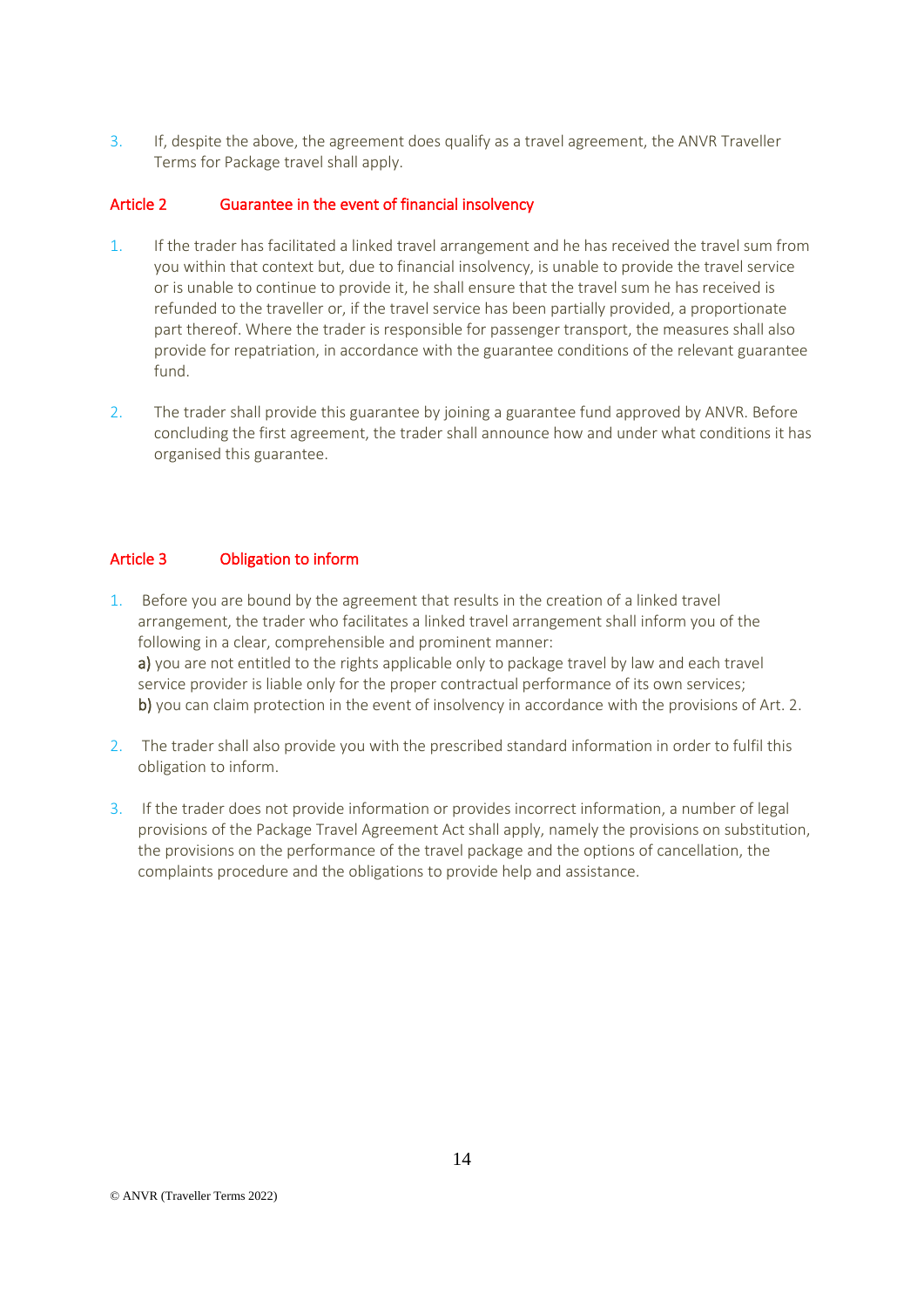# Section 3 ANVR-Booking Terms for single travel services

### Table of contents

- Article 1 **Preliminary provisions**
- Article 2 The order in general
- Article 3 The reservation order
- Article 4 Payments
- Article 5 Liability
- Article 6 Documents
- Article 7 **Interest and collection costs**
- Article 8 Complaints
- Article 9 Disputes
- Article 10 Compliance guarantee

## Article 1 **Preliminary provisions**

- 1. These Booking Terms for single travel services apply if you book one or more single travel services, unless the ANVR Traveller Terms for Package Travel apply
- 2. The following terms are defined as follows, unless otherwise stated in the article: *Travel agent:* a person who advises, informs and/or mediates in the formation of agreements relating to travel, in the operation of his/her business.

 *Service provider:* the transport provider, accommodation provider, tour operator and/or other service providers in the field of travel, the traveller enters into an agreement with and which, with due observance of the applicable terms and conditions, is responsible for the performance of the service.

### *Traveller:*

a. the client (booking party), or

 b. a party other than the client on whose behalf the client enters into an agreement and who accepts this agreement.

 *Order:* the agreement between you and the travel agent, under which the travel agent agrees to provide you with travel services.

 *Working days:* Monday to Friday from 9 a.m. to 5.30 p.m. and Saturday from 10 a.m. to 4 p.m., with the exception of public holidays recognised in the Netherlands, unless the travel agent expressly states that other opening hours apply.

 *Booking costs:* The amount the travel agent charges for his/her services.

- 3. The ANVR travel agent (or the retailer, or trader or booking office) is a service provider in the field of travel. He/she can inform, advise and make reservations. The travel agent performs these services on your instructions. The ANVR Booking Terms for single travel services are applicable to all forms of services provided by the travel agent.
- 4. When you book a travel package with an ANVR organiser to which the ANVR Traveller Terms for Package Travel are applicable, these ANVR Traveller Terms for Package Travel exclusively apply to the entire process: from providing advice through to performance of the travel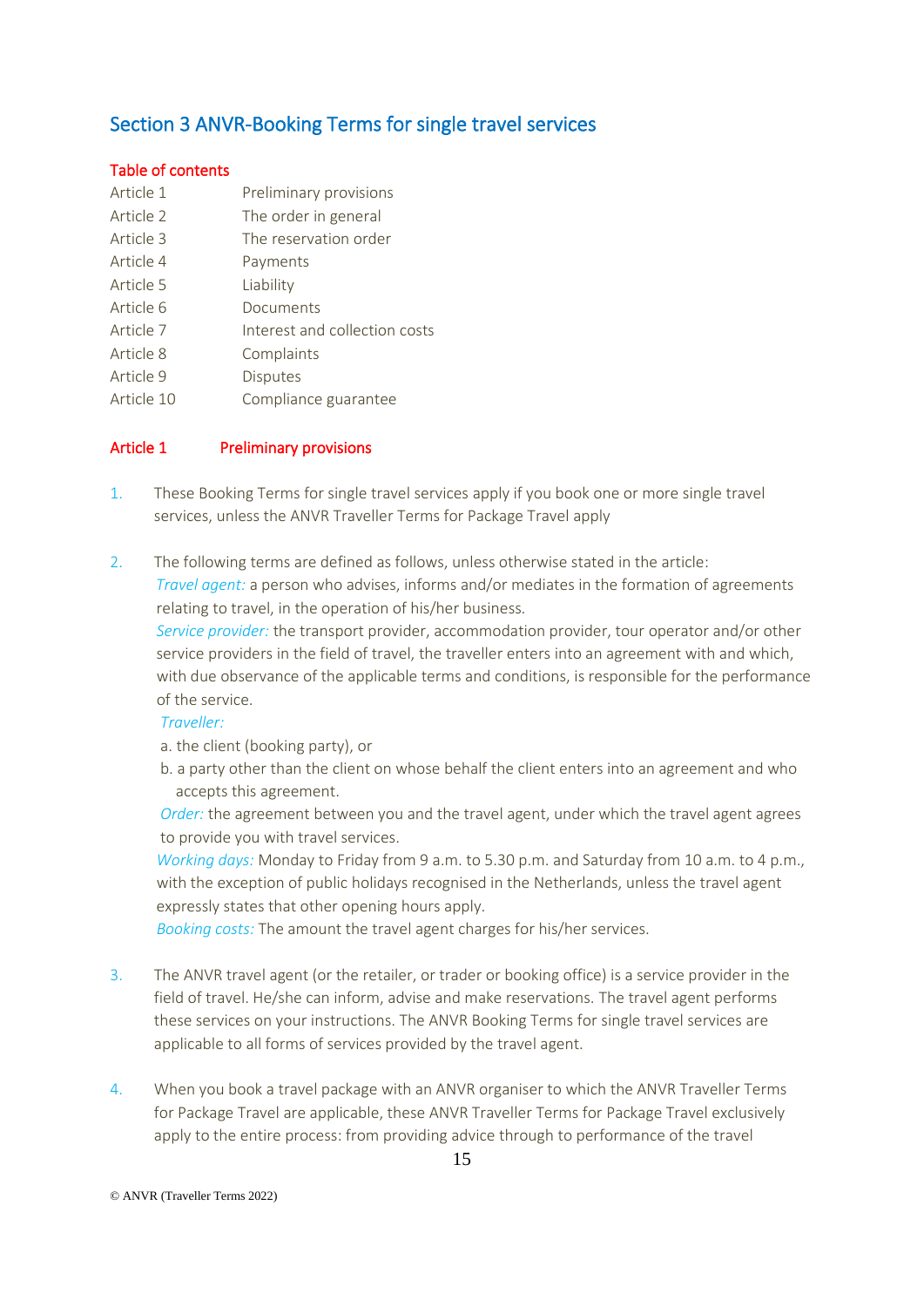package. If a travel agent organises travel packages under its own name, or adds travel services to existing travel packages of another organiser, the travel agent will be deemed organiser in the context of such a travel package. The ANVR Traveller Terms for Package Travel shall also apply to such travel packages, supplemented by the travel agent's terms and conditions regarding deposit and/or cancellation.

- 5. The travel agent can make a reservation for you. He/she establishes an agreement between you and the service provider you have selected. The travel agent is not a party to the resulting agreement. He can, for example, make reservations for airline tickets, train tickets, theatre tickets and hotel rooms, and take out insurance on your behalf.
- 6. You do not have the right to revoke reservations to which these ANVR Booking Terms for single travel services apply, which were made by the travel agent on your instructions.
- 7. The travel agent shall not be liable for the correct performance of the services he has reserved. These are subject to the terms and conditions of delivery of the relevant service provider, for example the airline or hotel. However, the travel agent is responsible for the careful performance of the services he provides, such as correct advice and handling of the reservation.
- 8. The travel agent may charge a fee for his services, on condition that you have been informed of the amount of this fee in advance.

### Article 2 The order in general

- 1. The content of the order may consist of, among other things, informing and advising the traveller, and if possible reserving the services you desire on your behalf.
- 2. You are bound vis-à-vis the travel agent and the service provider after the order is given, irrespective of whether a confirmation is provided immediately.
- 3. If the travel agent immediately provides you with an (order) confirmation, this confirmation shall serve as proof of the agreement described in the confirmation, unless you immediately (within 24 hours) object to the confirmation.
- 4. Even if the travel agent is not able to provide the order confirmation immediately and sends it later, you may still object to the order confirmation without delay (within 24 hours) after receipt of the order confirmation.
- 5. If do not object or not object within that period, the order confirmation is deemed proof of the existence of the agreement and its content. You may, of course, provide evidence to the contrary.
- 6. In the case of a booking via the internet or other multimedia channels, the travel agent shall organise the booking process in such a manner that you are informed of the fact that you are entering into an agreement, before making the reservation. You are bound by this agreement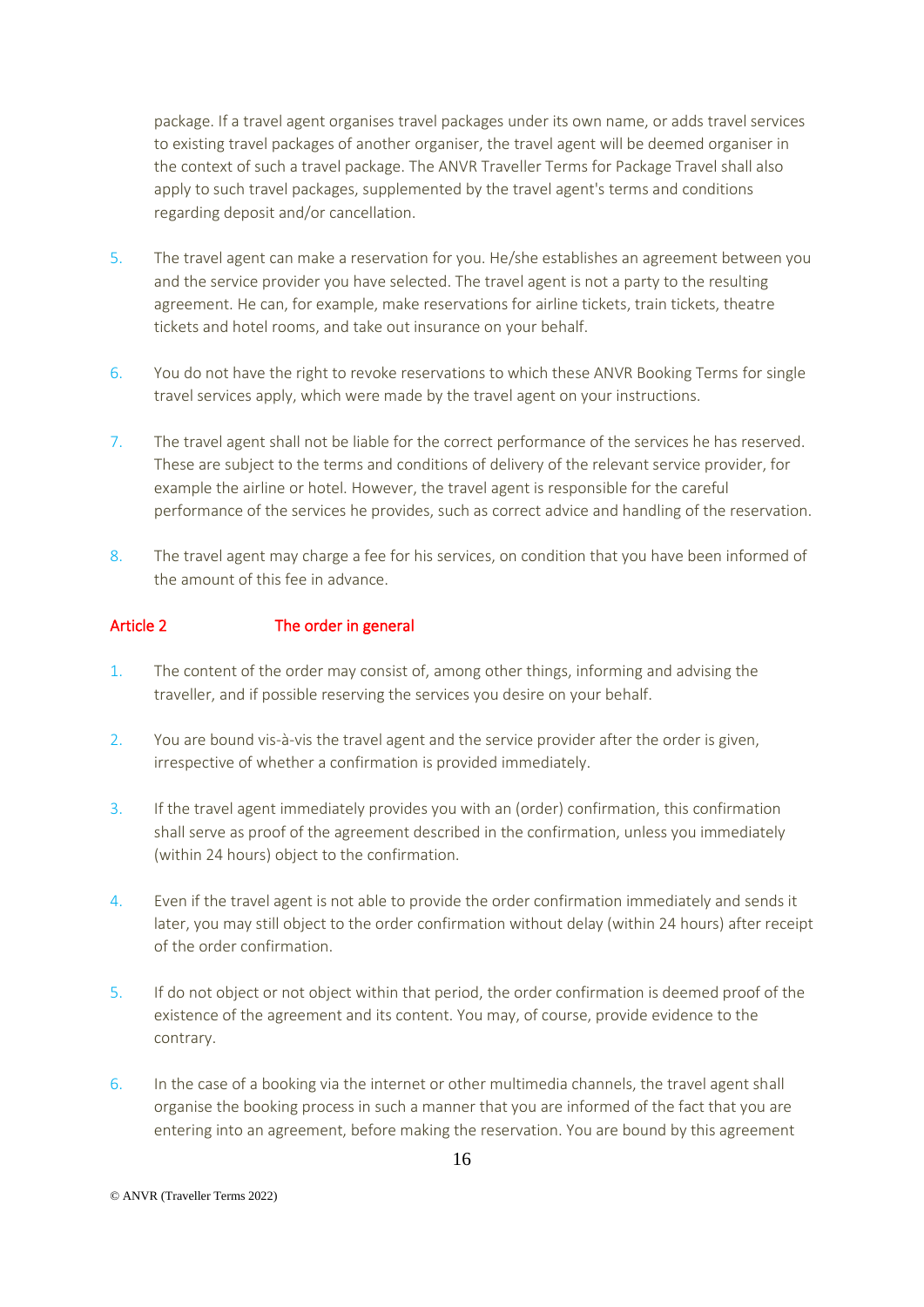by means of the travel agent's confirmation of your booking.

7. You are liable towards the travel agent for the obligations arising from the agreement and towards the service provider for the obligations arising from the agreement with this service provider. The other travellers shall be liable for their share in the order.

## Article 3 The reservation order

### 1. Your obligation to provide information

You shall provide all information regarding yourself and the travellers for which you have made a booking, which could be of importance for the performance of the agreement in good time, before placing the order. This shall in any event include your mobile telephone number(s) and email address(es).

You shall also provide any details regarding your own physical and mental condition and those of your fellow travellers, which could be of importance to the proper performance of the services.

### 2. Price adjustments

The travel agent cannot guarantee the prices of the services reserved at your request. These prices may be adjusted in accordance with the terms and conditions of the service provider. The travel agent has no influence on these and cannot bear any responsibility for them. The travel agent will charge you these adjustments and inform you accordingly as quickly as possible.

### 3. Cancellation/changes by the client

Any changes to the order(s) issued, or cancellations of reserved services, may only take place on working days and only at your request. If a change is made to reservations already made at your request or if you cancel the reserved services, the travel agent shall charge the related costs if he has notified you of these costs in good time, before the change becomes definitive. In addition to the cancellation or adjustment costs charged by the service provider, these may also include the costs incurred by the travel agent to effect the change or cancellation.

4. All notifications from the travel agent will be made to you only.

## Article 4 Payments

- 1. You must pay the amounts due in a manner to be specified by the travel agent and within the specified period. The travel agent is authorised to collect the amounts owed, if necessary on behalf of and for the account of the relevant service provider(s).
- 2. The travel agent may require a deposit when you issue the order, which in any event will not exceed the deposit under the terms and conditions of any service providers involved, plus the booking costs. If the travel agent requires a deposit, he shall notify you of the amount of this prior to conclusion of the agreement.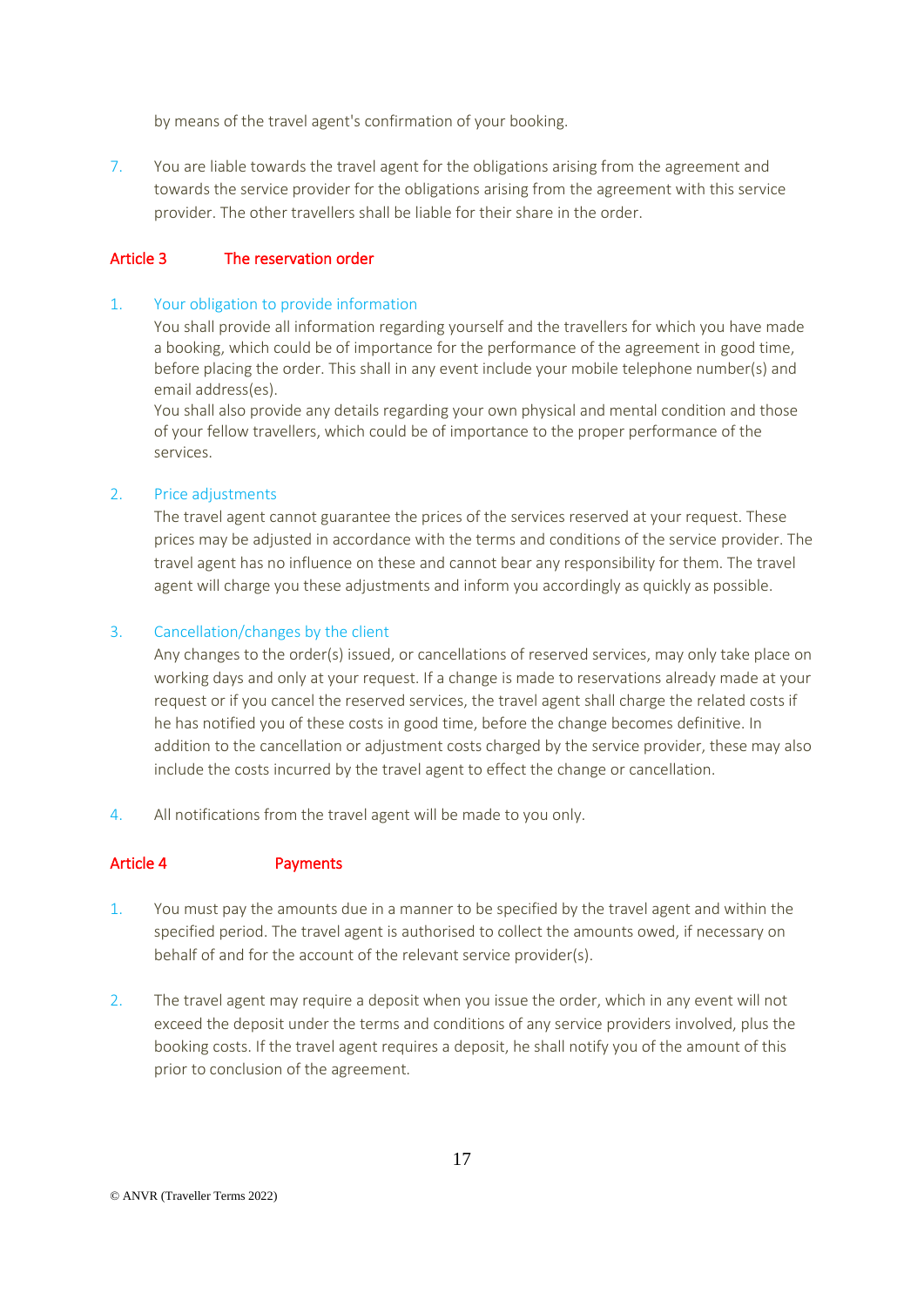- 3. You must ensure that the travel agent has received the remainder of the amount due at the latest on the date stated in the confirmation or invoice. In the event of any discrepancies between the confirmation and the invoice, the confirmation will apply.
- 4. If the payment/deposit is not made or is not made in a timely manner, the travel agent shall send a payment reminder, at no charge, after the date in question has passed, and shall give you the opportunity to pay the outstanding amount within fourteen (14) days of receipt of said payment reminder. In the event of continued non-payment, you shall be deemed to be in default and the agreements shall be deemed cancelled, unless otherwise stipulated in the terms and conditions of any service provider(s) involved. The travel agent shall be entitled to charge the costs related to cancellation specified in advance, or to set them off against the deposit(s) received. If you reserve the travel package up to 14 days before departure and do not pay in good time, you shall be in default with immediate effect.
- 5. The travel agent shall make any refunds to you only.

## Article 5 Liability

- 1. The travel agent shall exercise the due diligence of a good contractor in the performance of the work.
- 2. The travel agent accepts no liability for actions and/or omissions of the service provider(s) involved, or for the correctness of the information provided by this/these service provider(s). The travel agent accepts no responsibility for photos, leaflets, advertisements, websites and other information carriers, insofar as these have been drawn up or published under the responsibility of third parties.
- 3. Where the travel agent fails culpably and you or your fellow traveller suffers loss as a result (including loss resulting from a loss of travel enjoyment), the liability of the travel agent shall be limited to a maximum of three (3) times the value of the services invoiced by the travel agent.
- 4. The travel agent excludes liability for loss against which you are insured (for example by taking out travel and/or cancellation insurance or health insurance), and liability for loss which you suffer within the scope of the performance of a profession or the operation of a business. This includes loss resulting from missing connections and/or not arriving on time at the destination.
- 5. The exclusions and limitations of liability contained in this article also apply to the staff of the travel agent.

## Article 6 Documents

1. The travel agent shall provide you with information, pertaining to the Dutch nationality, on passports, visas and any health-related formalities (including about vaccinations), no later than upon conclusion of the agreement.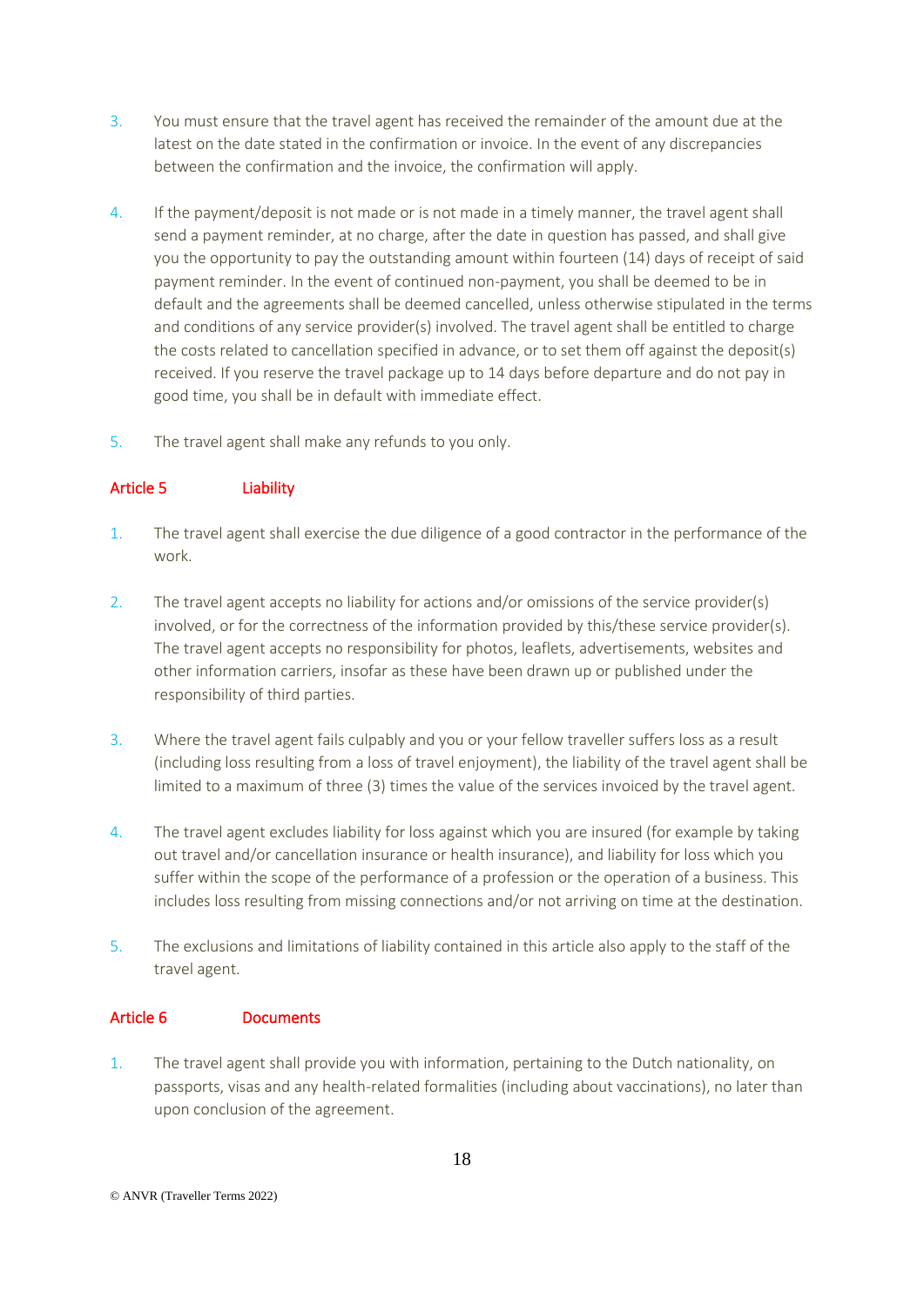- 2. You are responsible for obtaining the necessary additional information from the relevant authorities and to ascertain in good time before departure whether or not the information previously obtained has changed.
- 3. You are responsible for having the necessary documents on you, such as a valid passport or, where permitted, an identity card and any necessary visas, proofs of immunisations and vaccinations, driving licence and international motor insurance certificate.
- 4. If you are unable to undertake all or part of the travel due to the absence of any document, or due to such a document not being valid, any and all consequences of this shall be at your expense, unless the travel agent has promised that it would arrange the document in question, and its absence can be imputed to the travel agent, or if the travel agent has failed to comply with its obligation to provide information referred to in paragraph 1.
- 5. The travel agent may provide you with information about the possibility of taking out cancellation and travel insurance.

### Article 7 **Interest and collection costs**

- 1. If you fail to pay in good time you shall owe the statutory interest on the amount due from the date of default. The amount of this interest is:
	- In the case of payments pertaining to the order performed by the travel agent: the statutory interest;
	- In the case of payments pertaining to the service(s) performed or to be performed by the service provider: the statutory interest, or if the service provider charges a different interest rate, the latter interest rate, on condition that the travel agent has notified you of this rate, or where this rate can be found, prior to conclusion of the agreement.
- 2. Furthermore, you shall be obliged to pay any extrajudicial costs, after a reminder. These amounts will be 15% of the invoiced amount up to €2,500; 10% of the subsequent €2,500 and 5% of the subsequent €5,000, with a minimum of €40. The travel agent may deviate from the stated amounts and percentages in your favour.

## Article 8 Complaints

- 1. Complaints relating to a reservation made by the travel agent and/or information and advice provided by the travel agent must be submitted to the travel agent within two months after you have taken cognisance of the facts to which the complaint relates.
- 2. The travel agent shall respond to you in writing no later than one month after receipt of the complaint.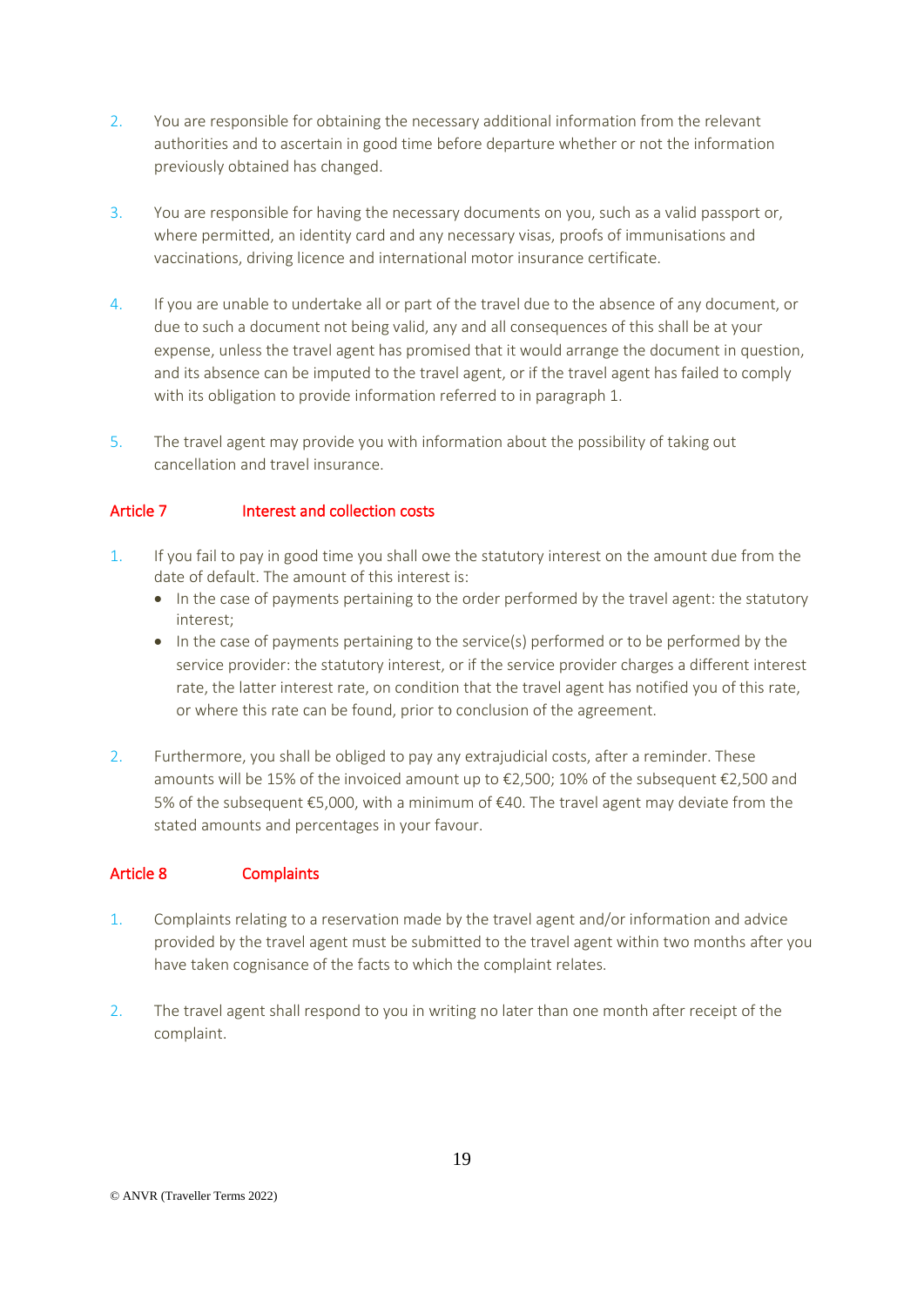## Article 9 Disputes

- 1. If your complaint is not resolved satisfactorily in good time, you may, if you wish to do so, bring the dispute before the Geschillencommissie Reizen (Travel Disputes Committee), Postbus 90600, 2509 LP Den Haag [\(https://www.degeschillencommissie.nl/english/\)](https://www.degeschillencommissie.nl/english/), no later than twelve (12) months after you submitted your complaint to the travel agent. The Committee only processes complaints from natural persons.
- 2. The Disputes Committee issues rulings subject to the conditions set down in the appropriate regulations. The decision of the Disputes Committee is in the form of an advice binding on the parties. A fee is payable for the handling of a dispute;
- 3. The laws of Netherlands are applicable to the agreements for services you issue on the basis of these Booking Terms and Conditions, unless another country's law is applicable under mandatory rules.
- 4. If you do not wish to make use of the Travel Disputes Committee procedure referred to under 9.1., you shall have the right to apply to the competent court.
- 5. All rights of claim shall lapse one year after the end of the reserved service(s) or, if the travel package did not take place, one after the original date of departure.
- 6. If you do not make use of the option to engage the Travel Disputes Committee, the Dutch court shall have exclusive jurisdiction to hear any disputes between the parties, unless another court has jurisdiction on the grounds of mandatory rules.

### Article 10 Compliance guarantee

- 1. The ANVR guarantees compliance with the binding recommendations of the Travel Disputes Committee by its members, unless the member brings the binding recommendation before the court for annulment within two months of the recommendation being sent. This guarantee revives if the binding advice has been upheld after a review by the court and the judgement that demonstrates this has become final.
- 2. The guarantee of the ANVR is limited to €10,000 per binding recommendation. The ANVR issues this guarantee subject to the condition that, when invoking this guarantee, you transfer (cede) your claim on the grounds of the binding recommendation up to a maximum of the amount paid to the ANVR at the same time as your invocation of the compliance guarantee is honoured.
- 3. The ANVR does not provide any compliance guarantee if, before you have met the intake requirements necessary for the handling of the dispute (payment of the complaint-filing fee, return of completed and signed questionnaire and, if appropriate, payment of deposit).
- 4. The ANVR shall not provide any compliance guarantee if one of the following situations occurs before the dispute has been heard by the Travel Disputes Committee and a final decision has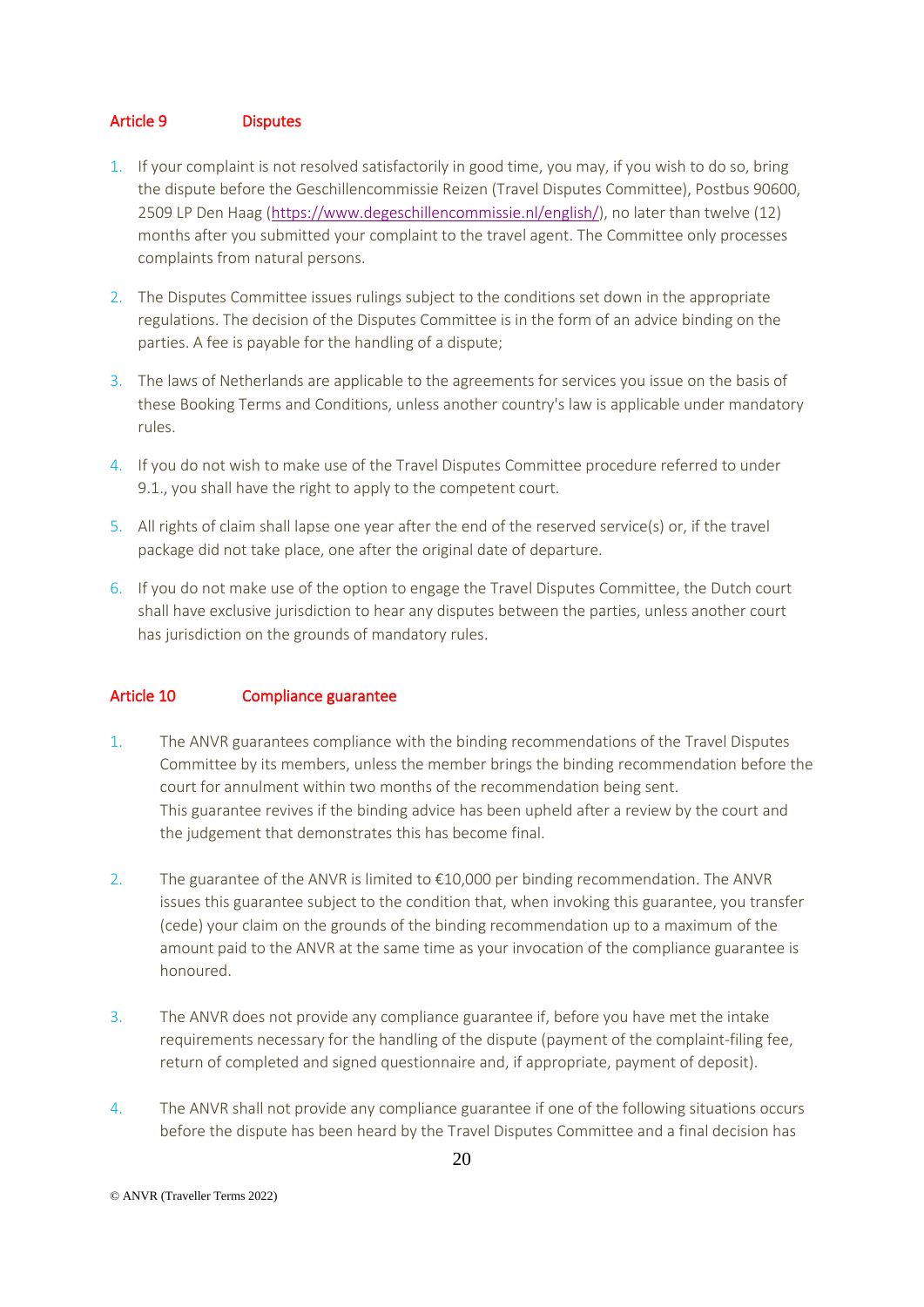been pronounced:

- the member has been granted suspension of payment; or
- the member has been declared bankrupt; or
- the business activities of the member have effectively been terminated.

The last-mentioned situation is determined by the date on which the business termination is registered in the Trade Register, or by an earlier date at which the ANVR can plausibly show that the business activities were effectively terminated.

5. Application of the compliance guarantee is subject to the requirement that you invoke it in writing to the ANVR (www.anvr.nl).

## Section 4 Explanation

Because the new law contains terms that are different from the ones you are familiar with, below is an explanation of who or what we refer to when we talk about package travel, travel service, organiser, retailer, trader, etc. These terms always apply, irrespective of which specific terms and conditions apply:

Trader: Any person who deals in travel services, and irrespective of whether acting as an organiser, retailer, travel service provider or trader facilitating a Linked Travel Arrangement (GRA).

Organiser: the trader who puts together a travel package and offers it directly or through another trader or the trader who is otherwise regarded as responsible for a travel package.

Retailer: trader, other than the organiser, who offers travel packages put together by the organiser

Traveller: any person other than a trader who wishes to enter into an agreement on the basis of this Act or who is entitled to performance on the basis of an agreement under this Act

Point of sales: retail space, mobile or otherwise, or a retail website or similar online sales platform, including retail websites or online sales platforms offered to travellers as a single platform, including a telephone service.

Force Majeure: an unavoidable and extraordinary circumstance and therefore a situation that arises irrespective of the will of the party invoking it and the consequences of which could not have been avoided despite all reasonable precautions

Package travel: a combination of at least two different types of travel service for the same trip or holiday, if:

i) those services are combined by a single trader, where appropriate upon request or at the discretion of the traveller, before concluding a single agreement covering all the services; or

ii) those services, whether or not separate agreements are concluded with different travel service providers, are:

1. purchased from a single point of sale and chosen before the traveller agrees to pay;

2. offered, purchased or invoiced for a joint price or a total price;